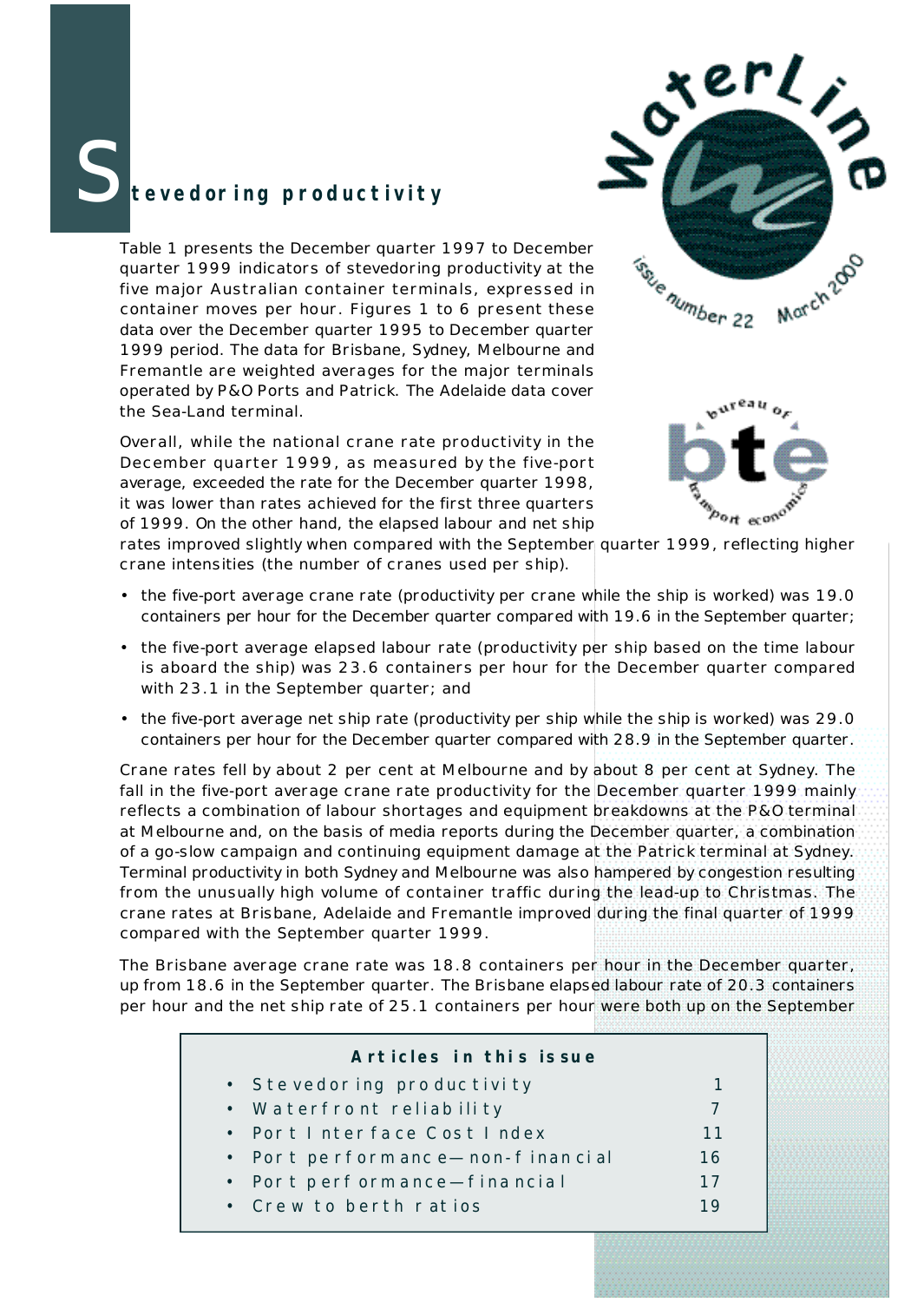

2

quarter figures. The average propor tion of elapsed time not worked decreased to approximately 19 per cent.

The *Sydney* average crane rate was 16.6 containers per hour in the December quarter, down from 18.0 in the September quarter. The Sydney elapsed labour rate of 22.5 containers per hour and the net ship rate of 27.6 containers per hour were both down on the September quarter figures. The average proportion of elapsed time not worked decreased to approximately 18 per cent, the lowest recorded in nearly four years.

The *Melbourne* average crane rate was 20.3 containers per hour in the December quarter, down from 20.8 in the September quarter. The Melbourne elapsed labour rate of 25.4 containers per hour and the net ship rate of 30.8 containers per hour were both up on the September quarter figures. The average proportion of elapsed time not worked decreased to approximately 17 per cent.

The *Adelaide* average crane rate was 23.2 containers per hour in the December quarter, up marginally from 23 .0 in the September quarter . The Adelaide elapsed labour rate of 30.6 containers per hour and the net ship rate of 33.1 containers per hour were both up on the September quarter figures. The average proportion of elapsed time not worked remained steady at approximately 7 per cent.

The *Fremantle* average crane rate was 21.2 containers per hour in the December quarter, up from 20.7 containers per hour in the September quarter. The elapsed labour rate of 21.7 containers per hour and the net ship rate of 30 .7 containers per hour were both up on the September quarter figures. The average proportion of elapsed time not worked increased to approximately 29 per cent.

#### Container port activity

Table 1 also provides information on container ship visits and container throughput at each of the five mainland capital city ports. The December quarter 1999 fiveport total showed ship visits decreased by 7 per cent, while container throughput increased by 8 per cent, compared with the September quarter. Only at Brisbane did container throughput fall below the September quarter 1999 figure. Compared with the December quarter of the previous year, the five-port figure for container ship visits decreased by about 4 per cent, while the five-port figure for container throughput increased by about 15 per cent.

On a port-by-port basis, the December quarter 1999 *container exchange* at:

- Brisbane was down 3 per cent on the September quarter figure, and up 11 per cent compared with the December quarter 1998;
- Sydney was up 15 per cent on the September quarter figure, and up 26 per cent compared with the December quarter 1998;
- Melbourne was up 7 per cent on the September quarter figure, and up 15 per cent compared with the December quarter 1998;
- Adelaide was up 9 per cent on the September quarter figure, and down 1 per cent compared with the December quarter 1998; and
- Fremantle was up 10 per cent on the September quarter figure, and down 5 per cent compared with the December quarter 1998.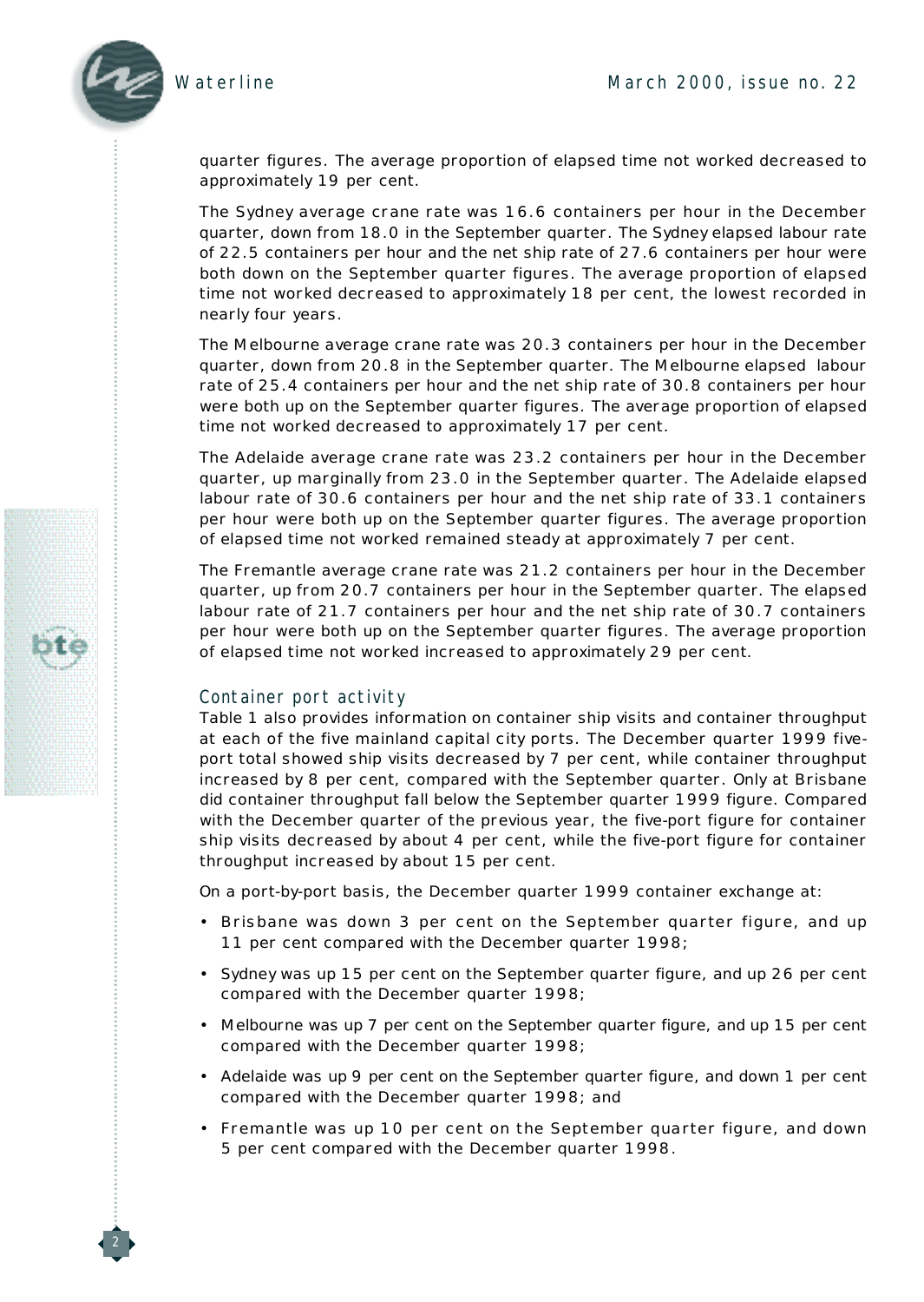

#### *TABLE 1 CONTAINER TERMINAL PERFORMANCE INDICATORS—PRODUCTIVITY IN CONTAINERS PER HOUR*

|                                    |               |                   |                   |                   | Quarter           |                   |                   |                |               |
|------------------------------------|---------------|-------------------|-------------------|-------------------|-------------------|-------------------|-------------------|----------------|---------------|
| Port/indicator                     | <b>Dec-97</b> | Mar-98            | <b>Jun-98</b>     | $Sep-98$          | <b>Dec-98</b>     | <b>Mar-99</b>     | Jun-99            | $Sep-99$       | <b>Dec-99</b> |
| Five ports                         |               |                   |                   |                   |                   |                   |                   |                |               |
| Ships handled                      | 963           | 909               | 845               | 1020              | 942               | 942               | 958               | 979            | 909           |
| <b>Total containers</b>            | 467 122       | 421 769           | 406 938           | 493 502           | 477 744           | 448 224           | 469 742           | 506 696        | 548 504       |
| Crane rate                         | 18.5          | 18.8              | 18.7              | 19.1              | 18.9              | 19.9              | 20.3              | 19.6           | 19.0          |
| Elapsed labour rate                | 20.5          | 20.0 <sup>a</sup> | 20.7 <sup>a</sup> | 20.7 <sup>a</sup> | 21.9 <sup>a</sup> | 23.1 <sup>a</sup> | 24.0 <sup>a</sup> | 23.1           | 23.6          |
| Net ship rate                      | 24.3          | 23.4              | 24.7              | 24.2              | 26.9              | 28.2              | 29.0              | 28.9           | 29.0          |
| <b>Brisbane</b>                    |               |                   |                   |                   |                   |                   |                   |                |               |
| Ships handled                      | 177           | 170               | 168               | 192               | 180               | 176               | 193               | 224            | 208           |
| Total containers                   | 58 014        | 49 197            | 58 939            | 70 200            | 67 691            | 61 204            | 71 008            | 77914          | 75 199        |
| Proportion of 40-foot containers   | 0.22          | 0.20              | 0.26              | 0.24              | 0.24              | 0.23              | 0.24              | 0.27           | 0.26          |
| Crane rate                         | 16.8          | 18.0              | 17.3              | 18.2              | 16.8              | 18.3              | 18.9              | 18.6           | 18.8          |
| Elapsed labour rate                | 16.8          | 16.4              | 17.1              | 18.7              | 19.6              | 21.2              | 21.4              | 19.5           | 20.3          |
| Net ship rate                      | 19.6          | 19.1              | 20.2              | 21.9              | 22.9              | 24.7              | 25.9              | 24.7           | 25.1          |
| Elapsed time not worked (per cent) | 15            | 14                | 15                | 15                | 14                | 14                | 18                | 21             | 19            |
| Sydney                             |               |                   |                   |                   |                   |                   |                   |                |               |
| Ships handled                      | 266           | 238               | 219               | 267               | 230               | 221               | 243               | 259            | 244           |
| Total containers                   | 157 430       | 137 600           | 130 513           | 160 007           | 155 063           | 142 767           | 154 062           | 170 684        | 195 544       |
| Proportion of 40-foot containers   | 0.28          | 0.28              | 0.29              | 0.31              | 0.31              | 0.31              | 0.32              | 0.33           | 0.33          |
| Crane rate                         | 18.4          | 17.5              | 16.9              | 16.5              | 15.7              | 17.7              | 18.2              | 18.0           | 16.6          |
| Elapsed labour rate                | 21.9          | 19.9              | 20.2              | 19.2              | 18.9              | 22.6              | 22.2              | 23.1           | 22.5          |
| Net ship rate                      | 27.7          | 25.7              | 26.2              | 24.2              | 24.6              | 29.5              | 28.7              | 29.4           | 27.6          |
| Elapsed time not worked (per cent) | 21            | 23                | 23                | 21                | 23                | 24                | 24                | 21             | 18            |
| Melbourne                          |               |                   |                   |                   |                   |                   |                   |                |               |
| Ships handled                      | 281           | 276               | 234               | 309               | 274               | 271               | 282               | 278            | 266           |
| <b>Total containers</b>            | 178 302       | 166 284           | 147 122           | 187 696           | 170 056           | 161 894           | 167 942           | 183 058        | 195 723       |
| Proportion of 40-foot containers   | 0.25          | 0.25              | 0.26              | 0.29              | 0.29              | 0.28              | 0.28              | 0.32           | 0.31          |
| Crane rate                         | 18.8          | 19.5              | 19.2              | 20.2              | 21.5              | 21.5              | 21.8              | 20.8           | 20.3          |
| Elapsed labour rate                | 19.9          | 20.1              | 21.0              | 21.8              | 24.3              | 23.6              | 25.8              | 24.5           | 25.4          |
| Net ship rate                      | 22.6          | 22.7              | 24.2              | 24.5              | 30.7              | 28.8              | 31.0              | 30.2           | 30.8          |
| Elapsed time not worked (per cent) | 12            | 12                | 13                | 11                | 21                | 18                | 17                | 19             | 17            |
| Adelaide                           |               |                   |                   |                   |                   |                   |                   |                |               |
| Ships handled                      | 66            | 60                | 66                | 63                | 74                | 73                | 66                | 62             | 62            |
| <b>Total containers</b>            | 20 773        | 18 163            | 23 29 3           | 21 4 4 4          | 26 319            | 24 221            | 24 4 4 5          | 23 969         | 26 090        |
| Proportion of 40-foot containers   | 0.21          | 0.23              | 0.20              | 0.19              | 0.24              | 0.29              | 0.21              | 0.18           | 0.17          |
| Crane rate                         | 21.4          | 22.5              | 23.1              | 23.2              | 23.2              | 23.2              | 23.1              | 23.0           | 23.2          |
| Elapsed labour rate                | 29.2          | 29.6              | 30.4              | 29.0              | 29.3              | 28.5              | 30.0              | 29.4           | 30.6          |
| Net ship rate                      | 30.1          | 30.7              | 31.5              | 30.3              | 30.4              | 30.7              | 31.1              | 31.5           | 33.1          |
| Elapsed time not worked (per cent) | 3             | $\overline{4}$    | 3                 | $\overline{4}$    | $\overline{4}$    | $\overline{7}$    | $\overline{4}$    | $\overline{7}$ | 7             |
| Fremantle                          |               |                   |                   |                   |                   |                   |                   |                |               |
| Ships handled                      | 173           | 165               | 158               | 189               | 184               | 201               | 174               | 156            | 129           |
| <b>Total containers</b>            | 52 603        | 50 525            | 47 071            | 54 155            | 58 615            | 58 138            | 52 285            | 51 071         | 55 948        |
| Proportion of 40-foot containers   | 0.22          | 0.25              | 0.24              | 0.26              | 0.24              | 0.25              | 0.26              | 0.27           | 0.28          |
| Crane rate                         | 18.9          | 19.6              | 21.5              | 22.2              | 20.7              | 21.4              | 21.7              | 20.7           | 21.2          |
| Elapsed labour rate                | 18.9          | na                | na                | na                | na                | na                | na                | 20.4           | 21.7          |
| Net ship rate                      | 23.2          | 21.1              | 23.9              | 23.8              | 25.5              | 25.6              | 26.6              | 28.0           | 30.7          |
| Elapsed time not worked (per cent) | 18            | na                | na                | na                | na                | na                | na                | 27             | 29            |

#### *n a not available*

*a . Four-port average only as Fremantle elapsed rate data are not available .*

*Notes 1. The June quarter 1998 figures do not include data for Patrick covering the 8 April to 7 May 1998 period of the major industrial dispute with the MUA.*

*2. The data in this table are expressed in containers per hour and therefore are not directly comparable with the teus per hour data in table 12.*

*3 . Elapsed time not worked is the difference between the net and elapsed rates as a percentage of the net rate.*

Sources Patrick, P&O Ports and Sea-Land.

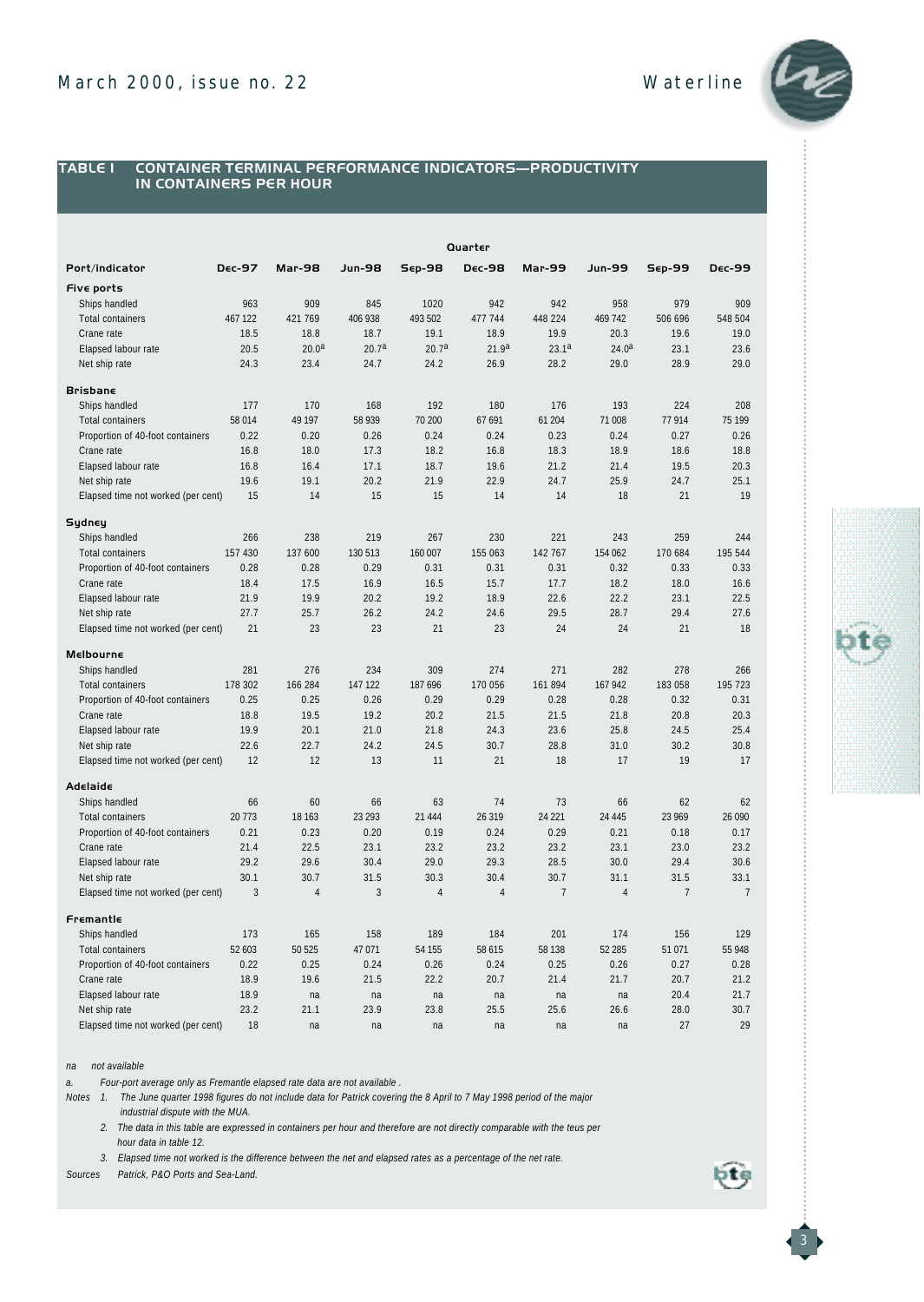



# CONTAINER TERMINALS' PRODUCTIVITY





*S o u r c e s Patrick, P&O Ports and Sea-Land.*

4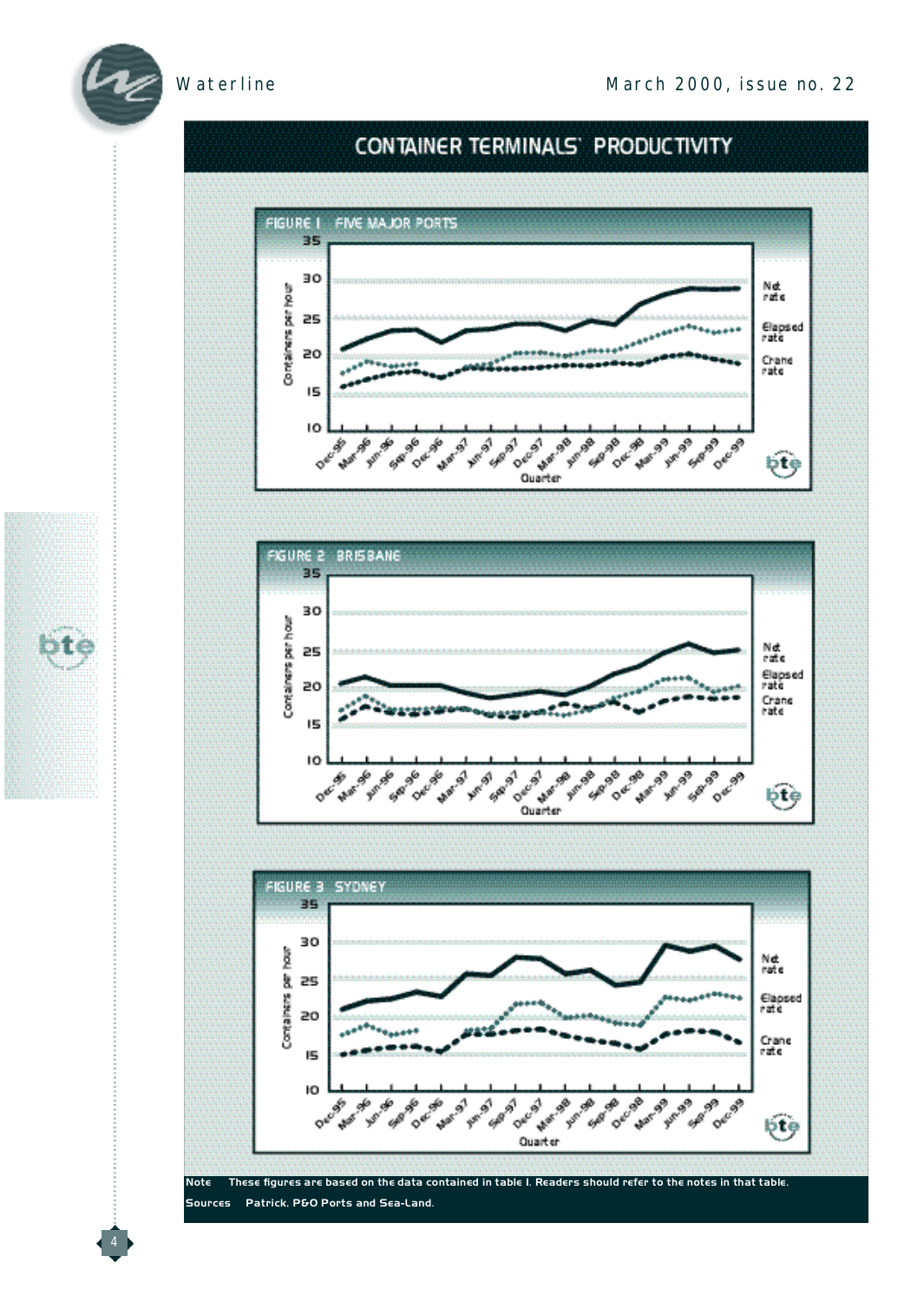

## CONTAINER TERMINALS' PRODUCTIVITY









5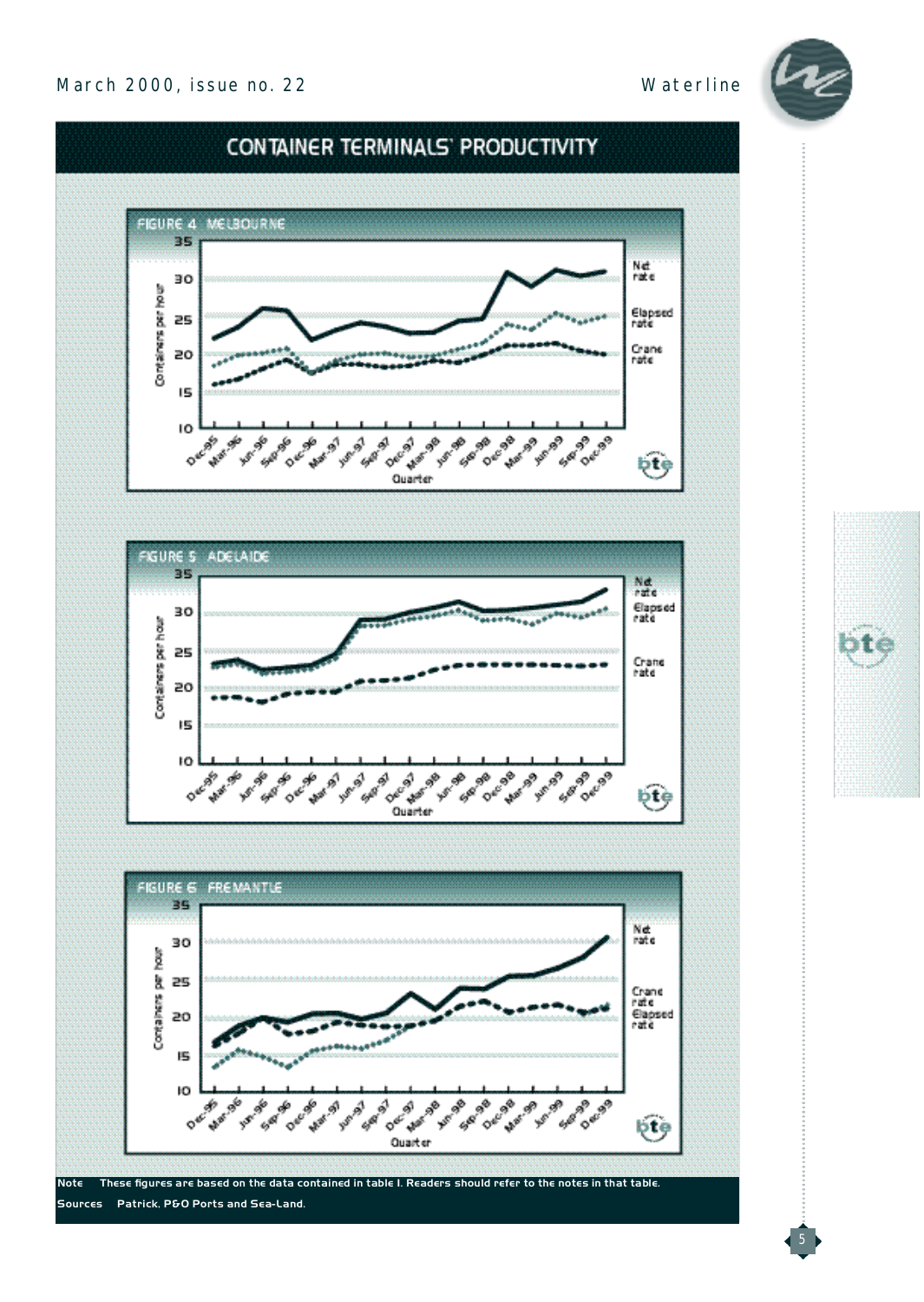#### Proportion of 40-foot containers

In this issue of *Waterline*, table 1 includes the proportion of 40-foot containers exchanged at each of the five container ports. When compared with the December quarter 1995 (which was the first quarter stevedoring productivity was presented in *Waterline* based on container lifts) the proportion of 40-foot containers has increased at all ports.

Figure 7 shows that the two major ports have tended to each exchange a higher propor tion of 40-foot containers than the individual three smaller ports; in addition, the propor tion at Sydney always exceeded that at Melbourne in any quarter. Overall, on a five-port-average basis, the proportion of 40-foot containers has increased from 22 per cent in the December quarter 1995, to 30 per cent in the December quarter 1999.



#### Teus per hour

6

Table 12 on page 23 presents the stevedoring productivity indicators in terms of *teus per hour.* These data are retained in *Waterline* for the purpose of long-term historical comparison; they are not directly comparable with the data in table 1 because indica tors based on teus per hour may be affected by changes in the mix of 20-foot and 40-foot containers from one period to the next.

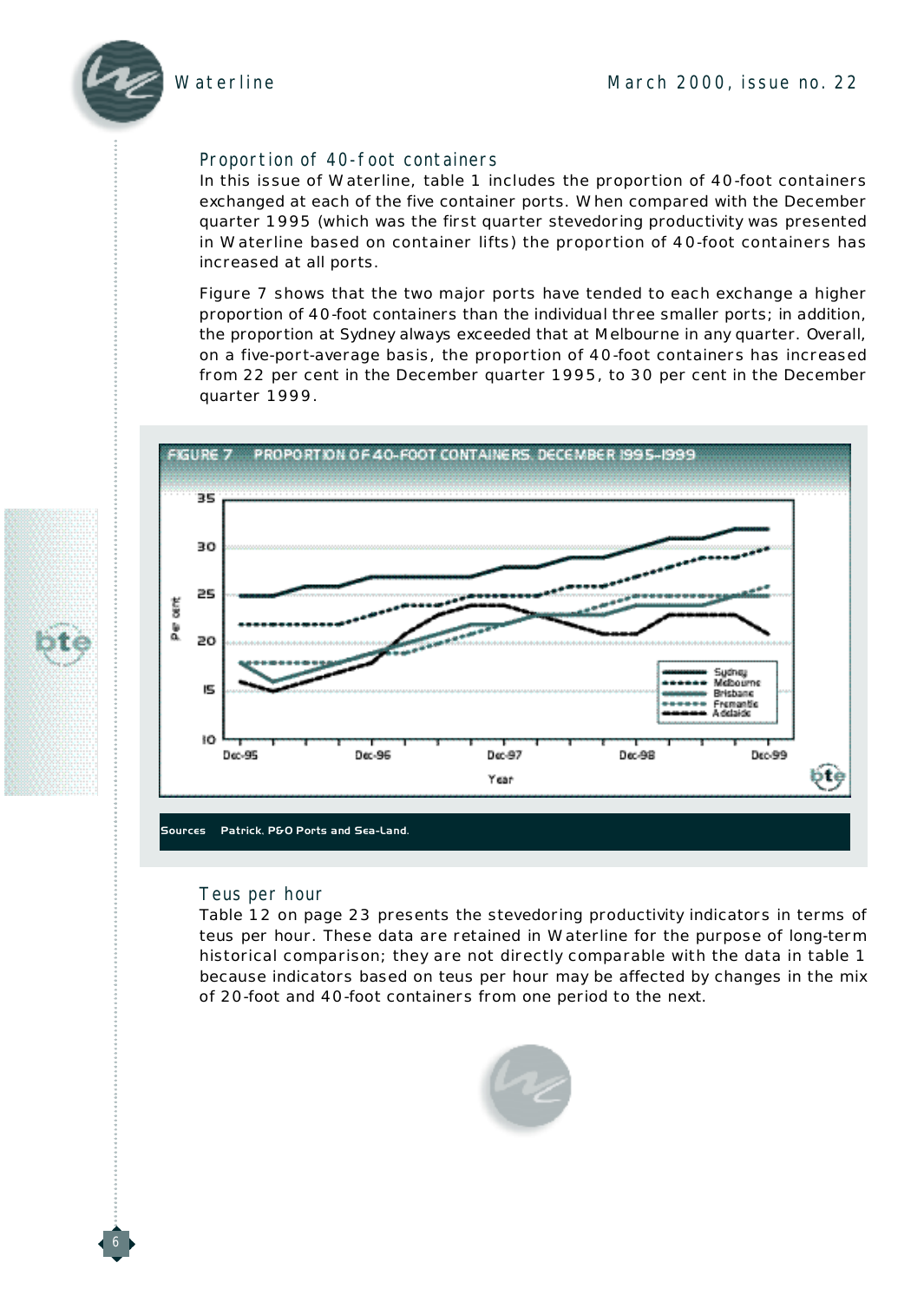#### WATERFRONT RELIABILITY

The *Waterline* reliability indicators provide partial measures of the variability of waterfront performance for container traffic at major Australian ports. They cover the timeliness of selected port services, sources of other ship waiting time, aspects of stevedoring performance and the accuracy of ship arrival advice .

#### Berth availability, pilotage, towage

Table 2 presents information on berth availability, pilotage and towage for a sample of ship calls in the December quarter 1999. It indicates the extent to which selected port services were available at the scheduled or confirmed time.

The sample for the December quarter 1999 covers 273 ship calls, equivalent to 30 per cent of total ship calls at the major container terminals during the period. The proportion of ship calls covered at individual ports ranges from 23 per cent at Brisbane to 44 per cent at Adelaide. The sample includes calls by container ships operating to and from Europe, the Mediterranean, the Middle East, North America, Asia and New Zealand.

The *berth availability* indicator measures the proportion of ship arrivals where a berth is available within four hours of the scheduled ber thing time. Berth availability for the sample of ship calls was 88 per cent in the December quarter 1999 . This was down from the figure of 93 per cent that was recorded in the September quarter 1999. The decline in berth availability mainly reflected performance problems and associated congestion at several container terminals.

Caution should be used in undertaking interport comparisons of the berth availability data, as there is significant variation between ports in sample sizes and ship call patterns. Figure 8 provides information on berth availability over the period since the March quarter 1997.

Average waiting time for ships unable to obtain a berth within four hours of the scheduled berthing time was 21 hours in the December quarter 1999. This was similar to the figure of 22 hours that was recorded in the previous quarter. The average waiting times in these quarters were

#### *TABLE 2 AVAILABILITY OF BERTH, PILOTAGE AND TOWAGE SERVICES AT THE SCHEDULED/CONFIRMED TIME, DECEMBER QUARTER 1999*

|                    |              |                |                |                  |                |                |                |                | Total no. |
|--------------------|--------------|----------------|----------------|------------------|----------------|----------------|----------------|----------------|-----------|
|                    |              |                |                | Delay (hrs)      |                |                |                |                | of ship   |
| Port/operation     | $\mathbf{o}$ | ш              | 2              | з                | 4              | $5-10$         | $II-20$        | >20            | calls     |
| Brisbane           |              |                |                |                  |                |                |                |                |           |
| Berth availability | 37           | $\overline{2}$ | $\overline{0}$ | 1                | $\overline{2}$ | 1              | $\overline{2}$ | $\overline{2}$ | 47        |
| Pilotage           | 47           | $\Omega$       | $\mathbf{0}$   | $\mathbf{0}$     | $\mathbf{0}$   | $\overline{0}$ | $\mathbf{0}$   | $\mathbf{0}$   | 47        |
| Towage             | 47           | $\Omega$       | $\mathbf{0}$   | $\mathbf{0}$     | $\mathbf{0}$   | $\Omega$       | $\Omega$       | $\overline{0}$ | 47        |
| Sydney             |              |                |                |                  |                |                |                |                |           |
| Berth availability | 65           | 1              | $\overline{2}$ | $\mathbf{0}$     | 1              | 1              | $\overline{7}$ | $\overline{7}$ | 84        |
| Pilotage           | 84           | $\mathbf{0}$   | $\mathbf{0}$   | $\bf 0$          | $\mathbf{0}$   | $\mathbf{0}$   | $\mathbf{0}$   | $\overline{0}$ | 84        |
| Towage             | 84           | $\Omega$       | $\Omega$       | $\mathbf{0}$     | $\mathbf{0}$   | $\Omega$       | $\Omega$       | $\mathbf{0}$   | 84        |
| Melbourne          |              |                |                |                  |                |                |                |                |           |
| Berth availability | 70           | $\mathbf{0}$   | 1              | 1                | $\mathbf{0}$   | $\overline{2}$ | $\overline{2}$ | 4              | 80        |
| Pilotage           | 80           | $\Omega$       | $\mathbf{0}$   | $\mathbf{0}$     | $\mathbf{0}$   | $\Omega$       | $\mathbf{0}$   | $\mathbf{0}$   | 80        |
| Towage             | 79           | $\Omega$       | $\mathbf{0}$   | $\mathbf{0}$     | $\mathbf{0}$   | 1              | $\Omega$       | $\mathbf{0}$   | 80        |
| Adelaide           |              |                |                |                  |                |                |                |                |           |
| Berth availability | 26           | $\mathbf{0}$   | $\overline{0}$ | $\mathbf{0}$     | $\mathbf 0$    | $\overline{0}$ | 1              | $\mathbf{0}$   | 27        |
| Pilotage           | 27           | $\mathbf{0}$   | $\mathbf{0}$   | $\boldsymbol{0}$ | $\mathbf 0$    | $\overline{0}$ | $\mathbf{0}$   | $\mathbf{0}$   | 27        |
| Towage             | 27           | $\mathbf{0}$   | $\overline{0}$ | $\mathbf{0}$     | $\mathbf{0}$   | $\Omega$       | $\Omega$       | $\mathbf{0}$   | 27        |
| Fremantle          |              |                |                |                  |                |                |                |                |           |
| Berth availability | 32           | $\mathbf{0}$   | $\overline{0}$ | $\mathbf{0}$     | $\mathbf{0}$   | 3              | $\overline{0}$ | $\mathbf{0}$   | 35        |
| Pilotage           | 35           | $\mathbf{0}$   | $\mathbf{0}$   | $\mathbf{0}$     | $\mathbf{0}$   | $\overline{0}$ | $\mathbf{0}$   | $\mathbf{0}$   | 35        |
| Towage             | 35           | $\mathbf{0}$   | $\mathbf{0}$   | $\mathbf{0}$     | $\mathbf{0}$   | $\Omega$       | $\Omega$       | $\mathbf{0}$   | 35        |
| Five ports         |              |                |                |                  |                |                |                |                |           |
| Berth availability | 230          | 3              | 3              | $\overline{2}$   | 3              | 7              | 12             | 13             | 273       |
| Pilotage           | 273          | $\mathbf{0}$   | $\mathbf{0}$   | $\mathbf{0}$     | $\mathbf{0}$   | $\mathbf{0}$   | $\overline{0}$ | $\overline{0}$ | 273       |
| Towage             | 272          | $\Omega$       | $\overline{0}$ | $\mathbf{0}$     | $\overline{0}$ | 1              | $\overline{0}$ | $\mathbf{0}$   | 273       |

*Note* Inter-port comparisons should be interpreted with caution as there is significant variation *between ports in factors such as sample sizes and ship call patterns.* Sources Data for a sample of ship calls provided by shipping lines.

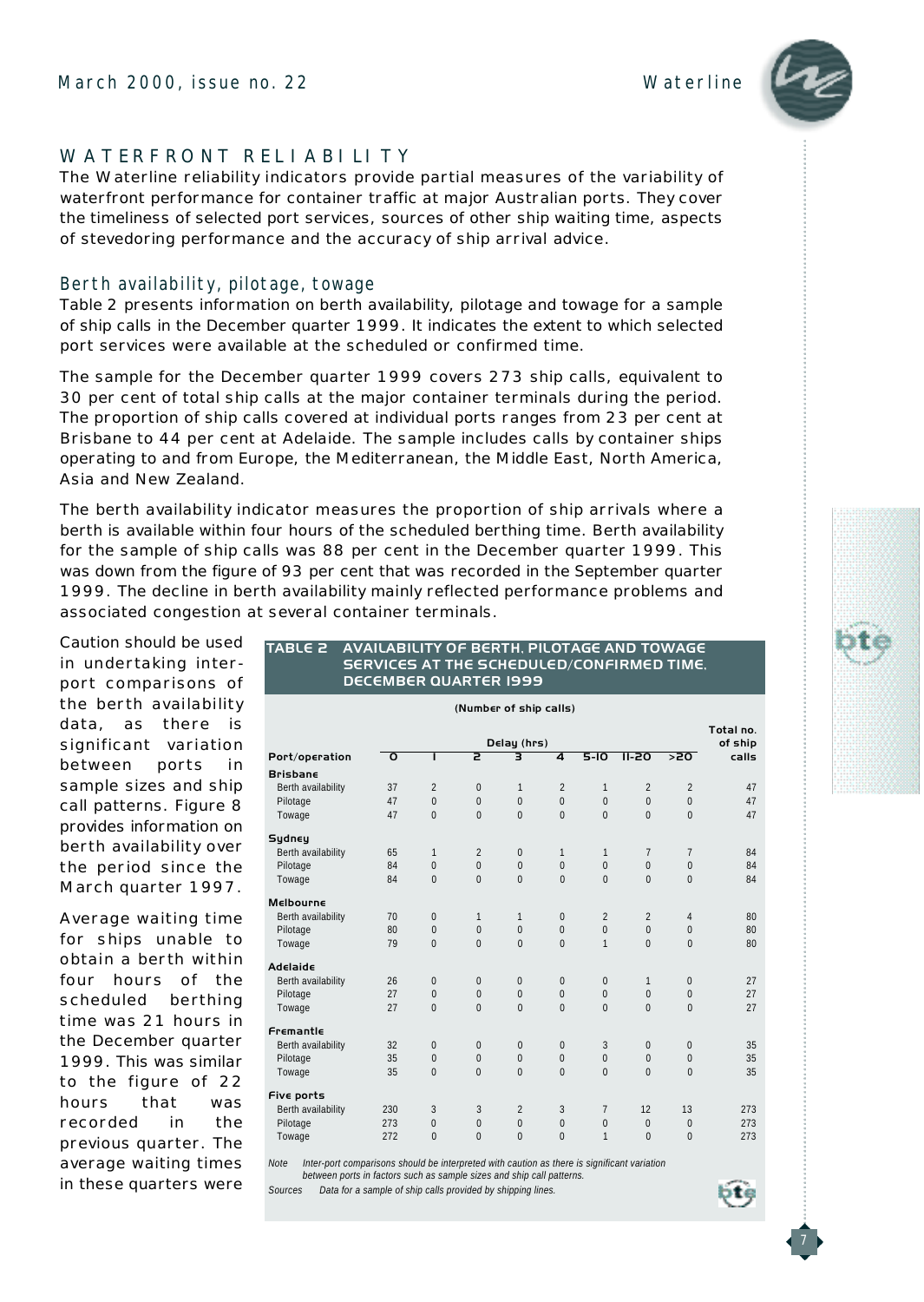



well above the figures of 11 hours and 14 hours that were recorded in the first two quarters of 1999.

The *pilotage* and *towage* indicators reported in *Waterline* measure the proportion of ship movements where the service is available to the ship within one hour of the confirmed ship arrival/departure time. The proportions were 100 per cent for pilotage and virtually 100 per cent for towage in the December quarter 1999. The data presented in table 2 indicate that these services were provided within one hour of the confirmed time in all but one of the surveyed cases.

The towage indicator shows the extent to which towage services were available at the confirmed ship movement time specified in the tug booking. It therefore does not reflect the effects of industrial action in the towage sector during the December quarter 1999, as tugs could not be booked to provide services during these periods.

#### Other waiting time

8

The six shipping lines that supplied information for table 2 also provided data on other ship waiting time. This category incorporates waiting time that is attributable to factors other than the unavailability of a berth, pilot or towage service at the scheduled/confirmed time. The data on other ship waiting time reported in *Waterline* exclude ship schedule adjustments.

In the December quarter 1999, 54 per cent of ship calls in the sample were affected by other waiting time incidents that had a duration of at least one hour. The corresponding proportion in the September quarter 1999 was 52 per cent. The average duration of other waiting time incidents was 11 hours per incident in the December quarter 1999, compared with 8 hours per incident in the previous quarter.

Table 3 summarises the data on other waiting time incidents in the December quarter 1999. The shipping lines identified a total of 209 incidents (affecting 148 ship calls) for the sample of ship calls over this period. These incidents involved both ship-related and waterfront factors.

The total waiting time attributable to particular incident types reflects the number of incidents and the waiting time associated with individual incidents. The data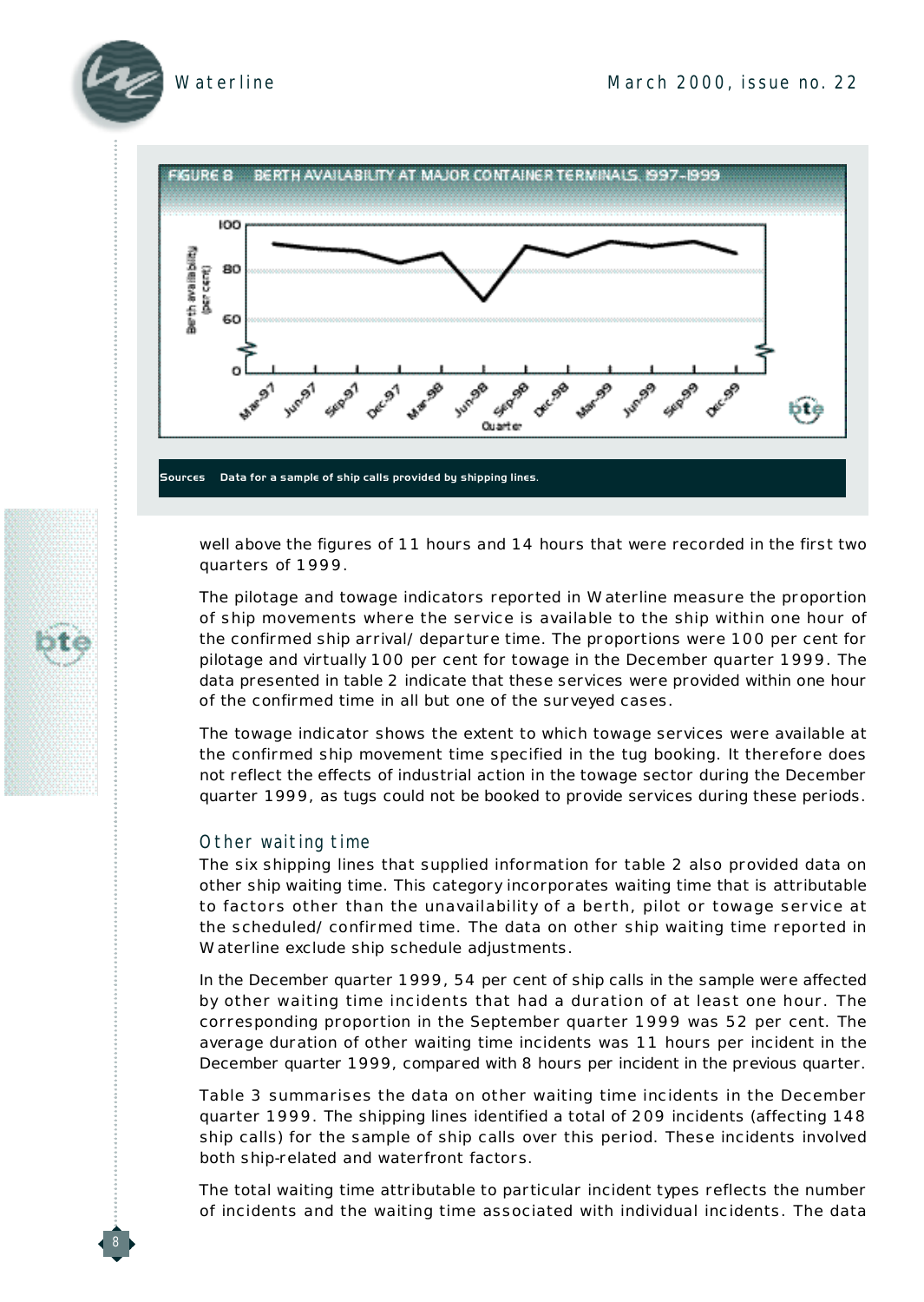provided by shipping lines indicate that four incident types accounted for around two-thirds of the total hours attributed to other ship waiting time in the December quarter 1999:

- Awaiting stevedoring labour  $(33$  per cent);
- Port closed due to public holidays  $(14$  per cent);
- Late ship arrival  $(12$  per cent);

|                                                                                                                                                                    | (Number of incidents) |                         |                |    |        |              |    |                  |  |  |  |
|--------------------------------------------------------------------------------------------------------------------------------------------------------------------|-----------------------|-------------------------|----------------|----|--------|--------------|----|------------------|--|--|--|
|                                                                                                                                                                    |                       | Ship waiting time (hrs) |                |    |        |              |    |                  |  |  |  |
| Incident type                                                                                                                                                      |                       | 2                       | 3              | 4  | $5-10$ | $II-2O$      |    | >20 incidents    |  |  |  |
| Awaiting labour                                                                                                                                                    | 11                    | 16                      | 8              | 5  | 22     | <sub>6</sub> |    | 75               |  |  |  |
| Stevedoring finished early                                                                                                                                         | 11                    | 18                      | 11             | 5  |        |              |    | 52               |  |  |  |
| Pilot/tug booking not at preferred time                                                                                                                            | 3                     | 5                       |                |    |        |              |    | 16               |  |  |  |
| Early ship arrival                                                                                                                                                 |                       |                         | 4              |    |        |              |    | 11               |  |  |  |
| Crane breakdown                                                                                                                                                    |                       | 3                       |                |    |        |              |    | 10               |  |  |  |
| Ship repairs or maintenance                                                                                                                                        |                       |                         |                |    |        |              |    | 10               |  |  |  |
| Late ship arrival                                                                                                                                                  |                       |                         |                |    |        |              |    |                  |  |  |  |
| Industrial action                                                                                                                                                  |                       | 0                       | 0              |    |        |              |    |                  |  |  |  |
| Stevedoring finished late                                                                                                                                          |                       | 0                       | 0              |    |        |              |    |                  |  |  |  |
| Weather or tides                                                                                                                                                   |                       |                         | 0              |    |        |              |    |                  |  |  |  |
| Other                                                                                                                                                              |                       |                         | $\mathfrak{D}$ |    | 3      |              | 9  | 19               |  |  |  |
| <b>Total incidents</b>                                                                                                                                             | 33                    | 48                      | 32             | 15 | 45     | 17           | 19 | 209 <sup>a</sup> |  |  |  |
| These incidents affected 148 of the 273 ship calls covered in table 2.<br>$\overline{a}$<br>Data for a sample of ship calls provided by shipping lines.<br>Sources |                       |                         |                |    |        |              |    |                  |  |  |  |

#### *TABLE 3 OTHER SHIP WAITING TIME INCIDENTS AT THE FIVE MAINLAND CAPITAL CITY PORTS, DECEMBER QUARTER 1999*

• Completion of stevedoring earlier than forecast (9 per cent).

Figure 9 provides information on other ship waiting time over the period since the December quarter 1997. It indicates the proportion of ship calls affected and the average duration per incident in each quarter.



#### Stevedoring

Table 4 presents the available information on two aspects of stevedoring reliability at major container terminals-stevedoring rate and cargo receival. Data are not available for Adelaide .

*Stevedoring rate* provides a partial indicator of the variability of stevedoring productivity at each port. It is defined as the proportion of ship visits where the average crane rate for the ship is within two containers per hour (plus or minus) of the quarterly average crane rate for the terminal. Compared with the previous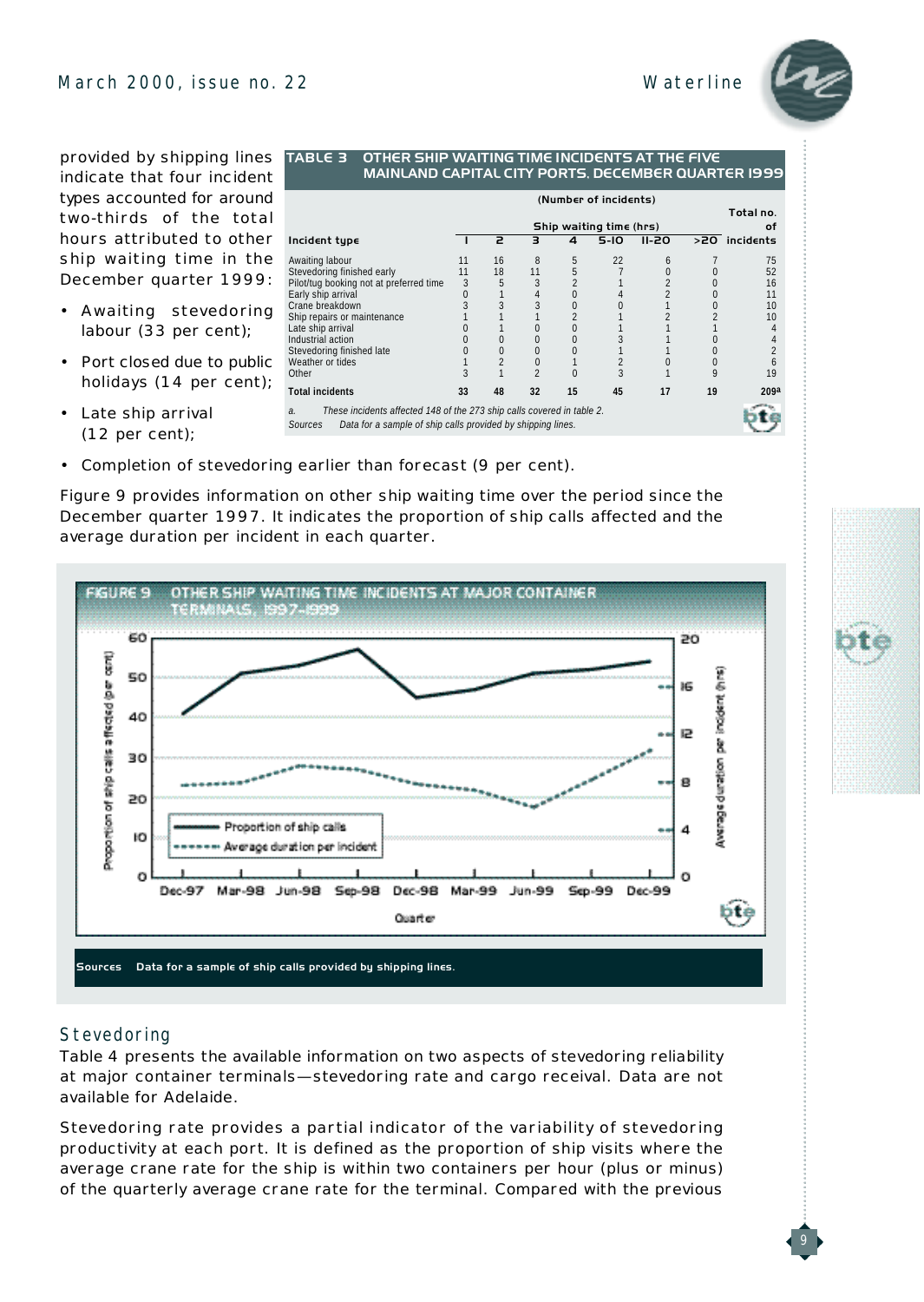

quarter, the stevedoring rate indicator increased at Brisbane and Sydney, and was unchanged at Melbourne.

*Cargo receival* is the proportion of receivals (exports) completed by the stevedore's cut-off time. It provides a partial measure of one factor that can a ffect container terminal performance. Compared with the previous quarter, the cargo receival indicator increased at Sydney. It did not change significantly at the other two ports for which complete data are available.

#### Ship arrival

Table 4 includes data for two indicators of ship arrival advice.

The first indicator is the proportion of ship arrivals within one hour (plus or minus) of the most recently advised arrival time available to the port authority/corporation *at 24 hours prior to actual arrival*. Compared with the previous quarter, this indicator declined at Brisbane and Sydney. It did not change significantly at the other two ports for which data are available.

The second indicator is the proportion of ship arrivals within one hour (plus or minus) of the last scheduled arrival time *advised inside the 24 hours prior to actual arrival.* There was little change in this indicator at the four ports for which data are available.

#### *TABLE 4 STEVEDORING AND SHIP ARRIVAL RELIABILITY INDICATORS, SEPTEMBER AND DECEMBER QUARTERS 1999*

|                      |    |                 |                 | (per cent) |    |                 |    |                 |    |                 |
|----------------------|----|-----------------|-----------------|------------|----|-----------------|----|-----------------|----|-----------------|
|                      |    | <b>Brisbane</b> | <b>Sydney</b>   |            |    | Melbourne       |    | Adelaide        |    | Fremantle       |
| Indicator            |    | Jul-Sep Oct-Dec | Jul-Sep Oct-Dec |            |    | Jul-Sep Oct-Dec |    | Jul-Sep Oct-Dec |    | Jul-Sep Oct-Dec |
| Stevedoring          |    |                 |                 |            |    |                 |    |                 |    |                 |
| Stevedoring rate     | 44 | 50              | 48              | 62         | 46 | 46              | na | na              | na | 38              |
| Cargo receival       | 91 | 91              | 77              | 82         | 96 | 94              | na | na              | na | 97              |
| Ship arrival         |    |                 |                 |            |    |                 |    |                 |    |                 |
| Advice at 24 hrs     | 63 | 52              | 53              | 46         | na | na              | 59 | 57              | 52 | 54              |
| Advice inside 24 hrs | 93 | 93              | 93              | 94         | na | na              | 93 | 90              | 90 | 88              |

*n a not available*

**10** 

Sources AAPMA, Patrick and P&O Ports.

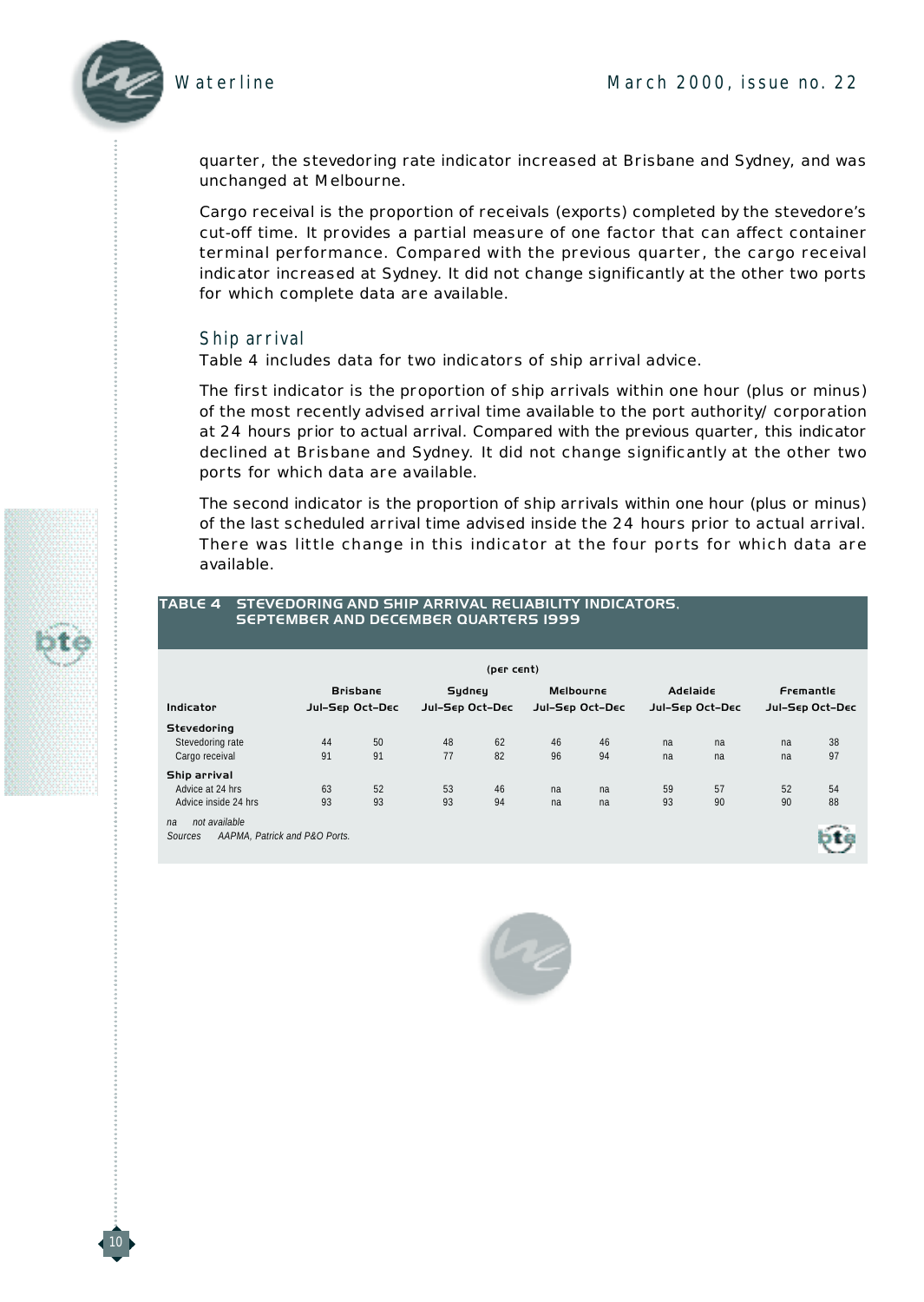

<u>11</u>

#### PORT I NTERFACE COST I NDEX

The Port Interface Cost Index provides a measure of shore-based shipping costs (charges) for containers moved through the Australian mainland capital city ports. Data for the periods January–June 1999 and July–December 1999 are presented in tables 5 to 7. The Port Interface Cost Index is based on an indicative approach; that is, the index is not an average of all costs, but is based on those costs typically charged by service providers in most instances. The indicative approach was adopted because of the difficulty in obtaining data on the multitude of factors affecting the prices charged by each service provider, particularly for towage and road transport charges , and customs brokers' fees.

#### Port and related charges

Table 5 provides the parameters used to determine the port and related charges in table 6. These parameters relate to a representative port call by a container ship (Lloyd's ship classification UCC). The representative ship was selected from the ship-size range with the most port calls by UCC-type ships during the six months. The ship-size range of 15 000 to 20 000 GRT has had the most port calls at each port since monitoring of port charges commenced in 1992. The other cost parameters are then determined by taking the mean of all port calls in the range that contains the representative ship.

|                                                                                                                                                                                                                                       | <b>Brisbane</b> |                |                 | Sydney |                  | <b>Melbourne</b> |                 | Adelaide | Fremantle       |       |
|---------------------------------------------------------------------------------------------------------------------------------------------------------------------------------------------------------------------------------------|-----------------|----------------|-----------------|--------|------------------|------------------|-----------------|----------|-----------------|-------|
| Indicator                                                                                                                                                                                                                             | Jan-Jun Jul-Dec |                | Jan-Jun Jul-Dec |        | Jan-Jun Jul-Dec  |                  | Jan-Jun Jul-Dec |          | Jan-Jun Jul-Dec |       |
| <b>Vessel size</b>                                                                                                                                                                                                                    |                 |                |                 |        |                  |                  |                 |          |                 |       |
| GRT                                                                                                                                                                                                                                   | 17215           | 17215          | 17215           | 17215  | 17215            | 17215            | 17215           | 17215    | 17215           | 17215 |
| <b>NRT</b>                                                                                                                                                                                                                            | 8372            | 8372           | 8372            | 8372   | 8372             | 8372             | 8372            | 8372     | 8372            | 8372  |
| Teus exchanged <sup>a</sup>                                                                                                                                                                                                           |                 |                |                 |        |                  |                  |                 |          |                 |       |
| Total                                                                                                                                                                                                                                 | 399             | 443            | 772             | 930    | 888              | 1080             | 560             | 619      | 394             | 400   |
| Loaded                                                                                                                                                                                                                                | 310             | 353            | 621             | 769    | 742 <sup>r</sup> | 908              | 433             | 493      | 312             | 327   |
| Empty                                                                                                                                                                                                                                 | 89              | 90             | 151             | 161    | 146 <sup>r</sup> | 172              | 127             | 126      | 82              | 73    |
| Loaded inwards                                                                                                                                                                                                                        | 132             | 171            | 393             | 492    | 388r             | 492              | 175             | 191      | 156             | 179   |
| Loaded outwards                                                                                                                                                                                                                       | 178             | 182            | 228             | 277    | 354 <sup>r</sup> | 416              | 257             | 302      | 156             | 148   |
| Ship call parameters <sup>a</sup>                                                                                                                                                                                                     |                 |                |                 |        |                  |                  |                 |          |                 |       |
| Number of port calls                                                                                                                                                                                                                  | $\overline{4}$  | $\overline{4}$ | 3               | 3      | $\overline{4}$   | $\overline{4}$   | 10              | 6        | 10              | 7     |
| Elapsed berth time (hrs)                                                                                                                                                                                                              | 24              | 24             | 40              | 48     | 38               | 42               | 20              | 22       | 21              | 21    |
| revised<br>$\mathcal{L}$<br>Mean value for ships between 15 000 and 20 000 GRT.<br>$\partial$ .<br>Sources BTF estimates based on ship call data supplied by relevant port authorities/corporations and other port service providers. |                 |                |                 |        |                  |                  |                 |          |                 |       |

*TABLE 5 PARAMETERS USED IN THE PORT INTERFACE COST INDEX, 1999*

It is important to directly connect the mean number of teus exchanged per port call with the size of the representative ship. This is because most port and related charges, particularly towage and port authority tonnage charges, depend on the size of the ship. However, shipping economics are such that, the larger the ship being used to transport the cargo, the more ship operators attempt to exchange higher volumes of cargo per port call. As a result, the per unit (in this case teu) cost of exchanging cargo at a particular port remains roughly the same for each port call regardless of the size of the ship. It is for this reason that comparative port charge analyses that keep the cargo exchange constant while varying the ship size are misleading. A discussion of this, in relation to the Port Interface Cost Index, can be found in *Waterline 4*, October 1995, pp. 9–13. That article also demonstrates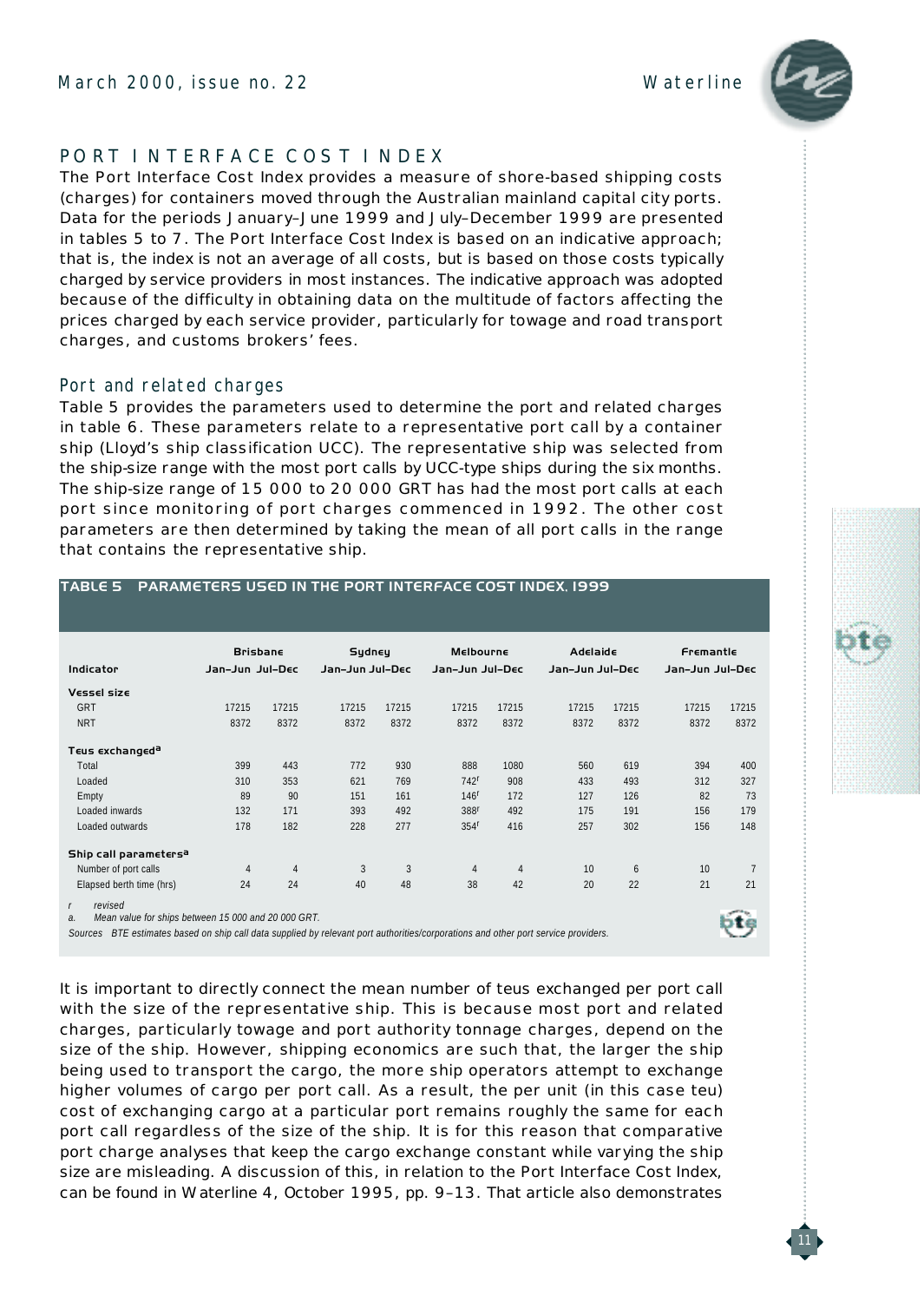#### *TABLE 6 PORT AND RELATED CHARGES, 1999*

| Indicator                                                                                |                          | <b>Brisbane</b><br>Jan-Jun Jul-Dec |                          | Sydney<br>Jan-Jun Jul-Dec | <b>Melbourne</b><br>Jan-Jun Jul-Dec |              | Adelaide<br>Jan-Jun Jul-Dec |                          | Fremantle<br>Jan-Jun Jul-Dec |          |
|------------------------------------------------------------------------------------------|--------------------------|------------------------------------|--------------------------|---------------------------|-------------------------------------|--------------|-----------------------------|--------------------------|------------------------------|----------|
|                                                                                          |                          |                                    |                          |                           |                                     |              |                             |                          |                              |          |
| Ship-based charges<br>$($ \$/teu)                                                        |                          |                                    |                          |                           |                                     |              |                             |                          |                              |          |
| Conservancy                                                                              | 5.70                     | 5.13                               | $\sim$                   | $\sim$                    | $\sim$                              | $\sim$       | 1.53                        | 1.39                     | 1.01                         |          |
| Tonnage                                                                                  | $\overline{\phantom{a}}$ | $\overline{\phantom{a}}$           | 8.69                     | 7.22                      | 5.90                                | 4.16         | 7.26                        | 6.84                     | 6.42                         | 6.33     |
| Pilotage                                                                                 | 12.86                    | 11.57                              | 4.07                     | 3.38                      | 6.18                                | 5.08         | 4.20                        | 3.79                     | 5.30                         | 5.23     |
| Towage                                                                                   | 19.03                    | 17.12                              | 9.49                     | 7.88                      | 7.75                                | 6.37         | 21.98                       | 19.86                    | 12.48                        | 12.31    |
| Mooring, unmooring                                                                       | 4.29                     | 3.86                               | 4.08                     | 3.38                      | 1.06                                | 0.87         | $\overline{\phantom{a}}$    |                          | 2.79                         | 2.75     |
| Berth hire <sup>a</sup>                                                                  | $\overline{\phantom{a}}$ |                                    | $\sim$                   | $\sim$                    | 10.18                               | 9.41         |                             |                          | $\sim$                       |          |
| Total <sup>b</sup>                                                                       | 41.87                    | 37.68                              | 26.33                    | 21.86                     | 31.07                               | 25.89        | 34.97                       | 31.88                    | 27.99                        | 26.62    |
| Cargo-based charges<br>$($ \$/teu)<br>Wharfage                                           |                          |                                    |                          |                           |                                     |              |                             |                          |                              |          |
| Imports                                                                                  | 26.00                    | 26.00                              | 60.00                    | 60.00                     | 33.00                               | 25.90        | 53.00                       | 53.00                    | 47.30                        | 47.30    |
| Exports                                                                                  | 26.00                    | 26.00                              | 45.00                    | 45.00                     | 33.00                               | 25.90        | 53.00                       | 53.00                    | 47.30                        | 47.30    |
| Harbour dues                                                                             | 42.00                    | 42.00                              | $\overline{\phantom{a}}$ | $\overline{a}$            |                                     |              | ٠                           | $\overline{\phantom{a}}$ | $\sim$                       |          |
| Berth charge                                                                             |                          |                                    |                          |                           |                                     |              |                             |                          | 13.90                        | 13.90    |
| Total port and related<br>charges $(5/\text{teu})^b$<br>Loaded imports<br>Loaded exports | 110<br>110               | 106<br>106                         | 86<br>71                 | 82<br>67                  | 64<br>64                            | 52<br>52     | 88<br>88                    | 85<br>85                 | 89<br>89                     | 88<br>88 |
|                                                                                          |                          |                                    |                          |                           |                                     |              |                             |                          |                              |          |
| Charges per ship<br>visit (\$/visit)<br>Total ship-based charges                         | 16702                    | 16702                              | 20334                    | 20334                     | 27576                               | 27959        | 19574                       | 19745                    | 11039                        | 10641    |
| Empty teus <sup>c</sup>                                                                  | 1268                     | 1283                               | $\overline{0}$           | $\overline{0}$            | 584 <sup>r</sup>                    | $\mathbf{0}$ | $\mathbf{0}$                | $\mathbf{0}$             | 631                          | 562      |
| $\sim$ $\sim$ $\sim$ $\sim$ $\sim$                                                       |                          |                                    |                          |                           |                                     |              |                             |                          |                              |          |

*- not applicable*  $revised$ 

12

*a . Charged by stevedores and itemised separately from basic stevedoring charge.*

*b . Components may not sum to totals due to rounding.*

*c . Sum of wharfage, harbour dues and berth charge per empty teu, multiplied by average exchange of empty teus.*

*Note Port and related charges are based on the parameters described in table 5.* 

Sources BTE estimates based on: ship call data supplied by relevant port authorities/corporations, and price schedules of relevant port *authorities/corporations, towage operators and pilotage service providers.*



that the BTE's Port Interface Cost Index is a reasonable approximation of port interface costs for most container movements across the Australian mainland capital city ports.

Table 6 provides the port and related charges at the five mainland capital city ports for the periods January-June 1999 and July-December 1999. Port and related charges comprise ship-based charges and cargo-based charges.

#### Ship-based charges

Compared with the January-June 1999 period, the only actual changes to shipbased charges in July–December 1999 were :

- the elimination of conservancy dues at Fremantle;
- a 14 per cent decrease in tonnage charges at Melbourne;
- a 22 per cent decrease, per loaded teu, in wharfage charges at Melbourne; and
- the elimination of the wharfage charge on empty containers at Melbourne.

However , changes in the parameters on which ship-based charges are calculated can also cause significant fluctuations in the cost per teu or the cost per ship visit. The greatest parameter-based changes in July–December 1999 resulted from the fall in charges per teu as a consequence of the increase in the average number of teus exchanged per ship at all five ports. On a *per teu basis*, the overall changes in ship-based charges in July –December 1999 were: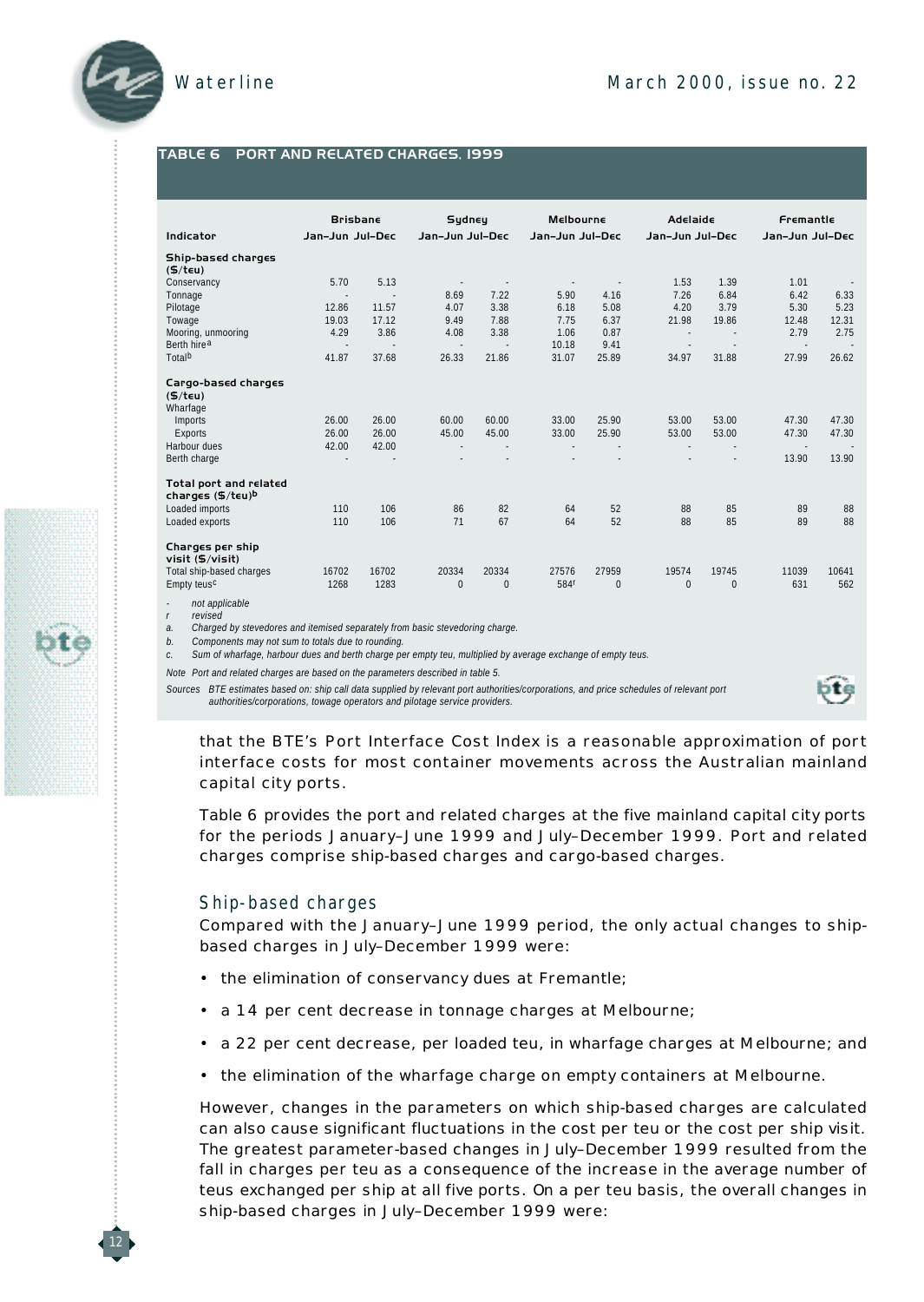

1 3

- at *Brisbane*, a 10 per cent fall in ship-based charges per teu—resulting from an 11 per cent increase in the average teu-exchange;
- at *Sydney*, a 17 per cent fall in ship-based charges per teu—resulting from a 20 per cent increase in the teu-exchange;
- at *Melbourne*, a 17 per cent fall in ship-based charges per teu—resulting from a 14 per cent decrease in tonnage charges and a 22 per cent increase in average teu-exchange;
- at *A de laide*, a 9 per cent fall in ship-based charges per teu—resulting from an 11 per cent increase in the average teu-exchange; and
- at *Fremantle*, a 5 per cent fall in ship-based charges per teu—resulting from the elimination of conservancy dues and a 1 per cent increase in average teuexchange.

Countering the fall in costs per teu , the *per ship-visit charge* rose in Melbourne and Adelaide as a result of 12 per cent increases in the elapsed berth time. Changes in the elapsed berth time affect the berth hire charge in Melbourne and the tonnage charge in Adelaide.

While caution should always be used when making inter-port comparisons on a per teu basis, Sydney remains the lowest cost port for ship-based charges. This is significant from a cargo owner's point of view. From the point of view of ship operators using ships similar to the representative ship in table 5, Fremantle remains the lowest cost port for ship-based charges on a per ship-visit basis.

#### Cargo-based charges

Apart from at Melbourne , where wharfage for a loaded teu fell from \$33 .00 to \$25.90 per unit, and for an empty teu fell from \$4 per unit to zero, there were no changes in port and related cargo-based charges in July-December 1999. However, it should be noted that charges such as those on empty containers are not included in the Port Interface Cost Index because such charges are borne by the ship operator rather than the cargo owner. Nevertheless, the empty container charges are reported in table 6 as a charge per ship visit for the sake of completeness.

#### Changes in total port and related charges per loaded teu

Total port and related charges per loaded teu, for the period July–December 1999:

- at *Brisbane*, fell by about 4 per cent, solely due to the 10 per cent decrease in the ship-based component;
- at *Sydney*, fell by about 5 per cent for imports and 6 per cent for exports, solely due to the 17 per cent decrease in the ship-based component;
- at Melbourne, fell by about 19 per cent, due to the 22 per cent decrease in wharfage charges and the 17 per cent decrease in the ship-based component;
- at *Adelaide*, fell by about 4 per cent, solely due to the 9 per cent decrease in the ship-based component; and
- at *Fremantle*, fell by about 2 per cent, solely due to the 5 per cent decrease in the ship-based component.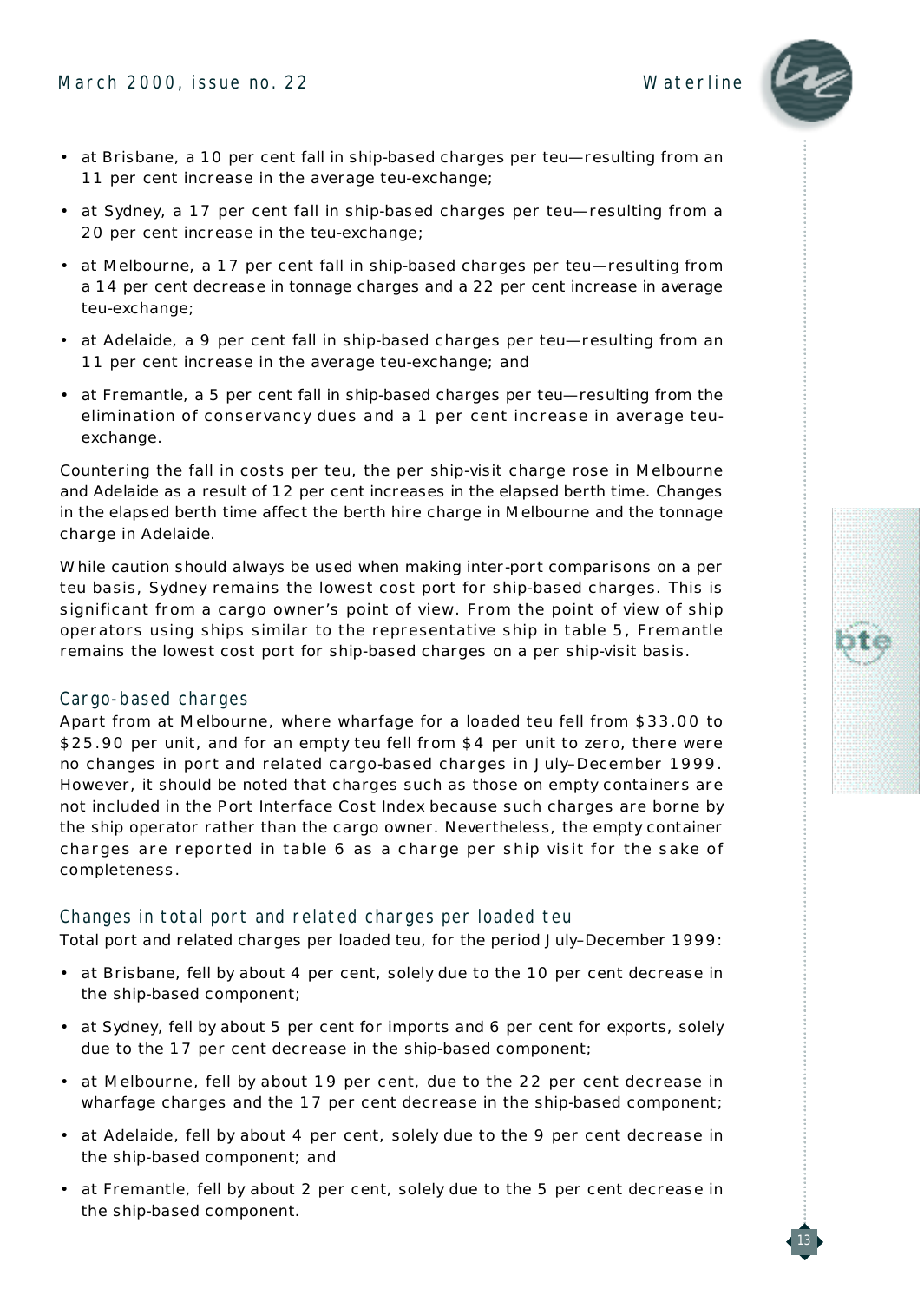#### *TABLE 7 PORT INTERFACE COSTS, 1999*

| $($ \$/teu)                |                  |                  |                  |      |                  |                  |                  |                  |                  |                  |
|----------------------------|------------------|------------------|------------------|------|------------------|------------------|------------------|------------------|------------------|------------------|
|                            | <b>Brisbane</b>  |                  | Sydney           |      | <b>Melbourne</b> |                  | Adelaide         |                  | Fremantle        |                  |
| Indicator                  | Jan-Jun Jul-Dec  |                  | Jan-Jun Jul-Dec  |      | Jan-Jun Jul-Dec  |                  | Jan-Jun Jul-Dec  |                  | Jan-Jun Jul-Dec  |                  |
| <b>Imports</b>             |                  |                  |                  |      |                  |                  |                  |                  |                  |                  |
| Ship-based charges         | 42               | 38               | 26               | 22   | 31               | 26               | 35               | 32               | 28               | 27               |
| Cargo-based charges        | 68               | 68               | 60               | 60   | 33               | 26               | 53               | 53               | 61               | 61               |
| Stevedoring                | 181 <sup>r</sup> | 181 <sup>p</sup> | 181 <sup>r</sup> | 181P | 181 <sup>r</sup> | 181 <sup>p</sup> | 181 <sup>r</sup> | 181 <sup>p</sup> | 181 <sup>r</sup> | 181 <sup>p</sup> |
| Customs brokers' fees      | 123              | 123              | 152              | 152  | 138              | 138              | 132              | 132              | 141              | 141              |
| Road transport charges     | 185              | 185              | 289              | 293  | 251              | 252              | 168              | 169              | 199              | 199              |
| Total imports <sup>a</sup> | 600 <sup>r</sup> | 596              | 707 <sup>r</sup> | 707  | 634 <sup>r</sup> | 623              | 569 <sup>r</sup> | 566              | 610 <sup>r</sup> | 609              |
| Exports                    |                  |                  |                  |      |                  |                  |                  |                  |                  |                  |
| Ship-based charges         | 42               | 38               | 26               | 22   | 31               | 26               | 35               | 32               | 28               | 27               |
| Cargo-based charges        | 68               | 68               | 45               | 45   | 33               | 26               | 53               | 53               | 61               | 61               |
| Stevedoring                | 181 <sup>r</sup> | 181P             | 181 <sup>r</sup> | 181P | 181 <sup>r</sup> | 181P             | 181 <sup>r</sup> | 181P             | 181 <sup>r</sup> | 181P             |
| Customs brokers' fees      | 77               | 77               | 111              | 111  | 89               | 89               | 73               | 73               | 69               | 67               |
| Road transport charges     | 185              | 185              | 289              | 293  | 251              | 252              | 168              | 169              | 199              | 199              |
| Total exports <sup>a</sup> | 553 <sup>r</sup> | 549              | 651 <sup>r</sup> | 651  | 585 <sup>r</sup> | 574              | 511 <sup>r</sup> | 508              | 538r             | 535              |

*p provisional pending updating of the ACCC stevedoring charge.*

*r r e v i s e d*

1 4

*a . Components may not sum to totals due to rounding.* 

*Notes* 1. *Based on parameters described in table 5.* 

*2 . Waterline data on customs brokers' fees and road transport charges are collected for the purpose of monitoring trends in charges over time. They should not be used for inter-port comparisons, as sample characteristics may vary between ports.*

*3 . The stevedoring charge used in Waterline is a weighted average for several major Australian ports. Stevedoring charges vary between ports but detailed data for individual ports are not publicly available.*

Sources BTE estimates based on: ship call data supplied by relevant port authorities/corporations; price schedules of relevant port *authorities/corporations, towage operators and pilotage service providers; surveys of customs brokers and road transport operators; and stevedoring charges data supplied by the ACCC.*



#### Stevedoring charges per teu

At the beginning of 1999 the Australian Competition and Consumer Commission (ACCC) resumed monitoring the prices, costs and profits of container stevedoring companies at the major Australian container ports. Its findings can be found in the ACCC Container Stevedoring Monitoring Report, October 1999.

Estimates provided by the ACCC indicate that the national weighted average revenue per teu for its sample of significant container terminal operations (Brisbane, Sydney, Melbourne, Adelaide, Fremantle and Burnie) was \$181 for the February–June 1999 period. As a result, appropriate revisions have been made to the January-June 1999 port interface cost index figures as published in Waterline 20. As the s tevedoring charges for the July–December 1999 period have not been released, a provisional cost of \$181 per teu has been used in this issue of *Waterline*.

#### Land-based charges per teu

The average charges for customs brokers' fees and road transport charges for the January-June and July-December 1999 Port Interface Cost Index are included in table 7. These charges are based on data provided by approximately 40 customs brokers and 50 road transport operators. Customs brokers' fees for imports are higher than fees for exports, reflecting the more complex clearance procedures for import containers.

During the July–December 1999 period there was a one per cent rise in both import and export aggregate average customs brokers' fees at Melbourne, and a fall of 3 per cent in export fees at Fremantle. Any minor changes in customs brokers' fees at Brisbane, Sydney or Adelaide amounted to less than half of one per cent.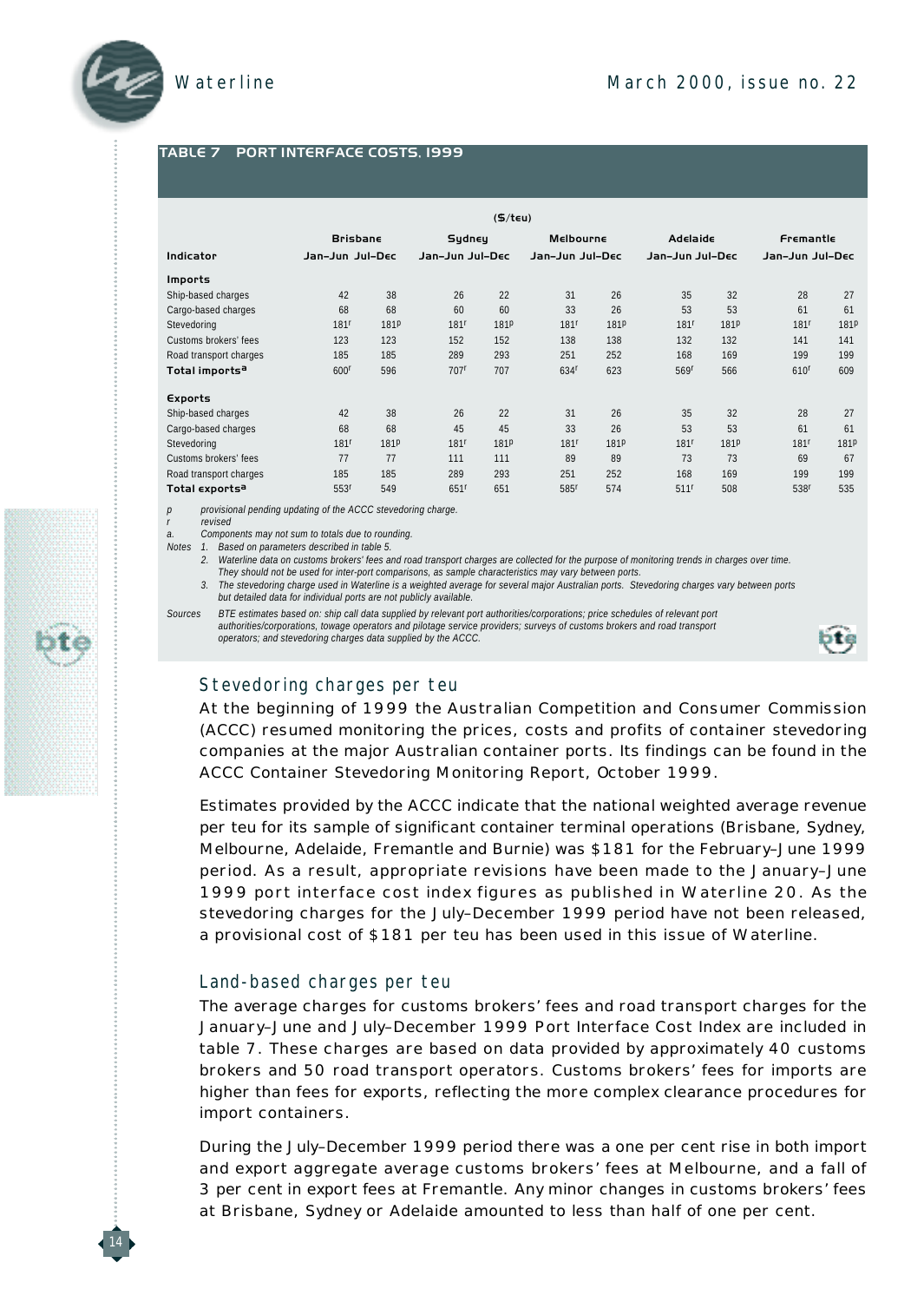Apart from a one per cent rise in Sydney, there were no other changes in average road transport charges during July –December 1999. One of the parameters used to estimate road transport charges is the time taken to move containers from/to the wharf to/from the customer's warehouse. Both distance and traffic congestion impact on this parameter and, to some extent, help explain the significant difference between road transport charges at Melbourne and Sydney compared with Brisbane, Adelaide and Fremantle.

In *Waterline 18*, the BTE reported that it had received numerous comments from road transport operators in Sydney about increasing congestion and terminal delays. Although most operators surveyed since then have reported that the situation has improved, there is still anecdotal evidence of occasionally significant delays from both traffic congestion and service delays at stevedoring terminals and empty container parks. Consequently, it is likely that road transport charges in Sydney will be more variable than at other ports.

#### Indices for individual ports

Table 7 indicates that, between January–June and July-December 1999, there were falls in total port interface costs ranging from 0.03 per cent to 1.82 per cent across the five ports. However , this should be interpreted with caution given the provisional nature of the repor ted stevedoring charges. Even if stevedoring charges did not change during the July-December 1999 period, care should also be taken in making inter-port comparisons of port interface costs. The use of a single stevedoring charge for all ports reflects the scope of the available information which is not disaggregated on an individual port basis. In practice, container stevedoring charges tend to vary between ports.

#### National index

Figure 10 provides the National Port Interface Cost Index back to 1992. In overall terms, there was little movement in the national index between the January–June and July–December 1999 periods. In fact, in current prices, national import charges decreased by 0.5 per cent to \$646 per teu, while export charges decreased by 0.4 per cent to \$589 per teu in July–December 1999.



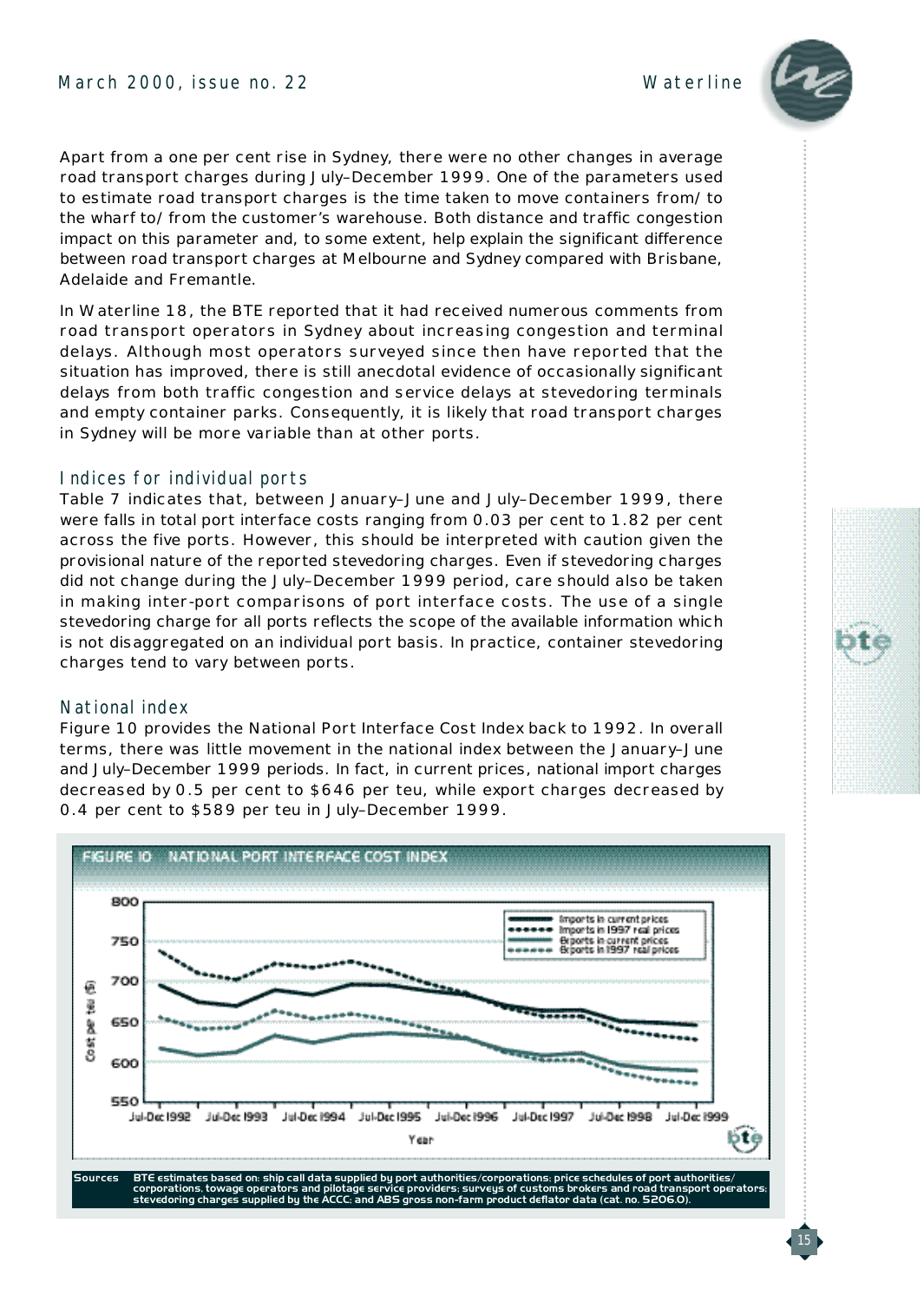

#### PORT PERFORMANCE-NON-FINANCIAL

The 1999 non-financial indicators for the five mainland capital city ports are presented in table 8.

#### Cargo throughput

*Total cargo* throughput at the five ports was 48.7 million tonnes for July–December 1999, compared with 47.8 million tonnes for the January–June 1999 period. Total cargo throughput increased at Brisbane (5 per cent), Sydney (10 per cent) and Melbourne (3 per cent). It declined at Adelaide (1 per cent) and Fremantle (9 per cent). Overall, this resulted in an increase of 2 per cent in total throughput for the five ports compared with the previous half year, and an increase of 4 per cent compared with July-December 1998.

*Non-containerised general cargo* throughput at the five ports was 2.58 million tonnes for July-December 1999, compared with 2.37 million tonnes for January-June 1999. This was the outcome of increases at Brisbane (16 per cent), Sydney (12 per cent), Melbourne (6 per cent) and Adelaide (29 per cent); and a small decline at Fremantle (1 per cent). Overall, this resulted in an increase of 9 per cent in noncontainerised general cargo throughput for the five ports compared with the previous half year, and an increase of 7 per cent compared with July-December 1998.

*Total container traffic throughput for the five ports was 1.57 million teus for* July-December 1999, compared with 1.36 million teus for January-June 1999. This represents an increase of 15 per cent. Throughput of loaded teus increased by 17 per cent, with loaded imports increasing by 23 per cent and loaded exports increasing by 11 per cent. Loaded containers increased at Brisbane (15 per cent), Sydney (25 per cent), Melbourne (18 per cent) and Fremantle (3 per cent); and decreased at Adelaide (6 per cent).

#### *TABLE 8 NON-FINANCIAL PERFORMANCE INDICATORS, SELECTED AUSTRALIAN PORTS, 1999*

|                                                      |         | <b>Brisbane</b> | Sydney          |         |          | Melbourne | Adelaide        |         | Fremantle |         | Five ports <sup>d</sup>  |         |
|------------------------------------------------------|---------|-----------------|-----------------|---------|----------|-----------|-----------------|---------|-----------|---------|--------------------------|---------|
| Indicator                                            |         | Jan-Jun Jul-Dec | Jan-Jun Jul-Dec |         | Jan-Jun  | Jul-Dec   | Jan-Jun Jul-Dec |         | Jan-Jun   | Jul-Dec | Jan-Jun Jul-Dec          |         |
| Total cargo throughput<br>('000 tonnes)              | 10 6 63 | 11 190          | 11 4 4 7        | 12 543  | 10 7 7 4 | 11 1 20   | 3 1 2 9         | 3 1 1 2 | 11762     | 10 698  | 47 7 7 5                 | 48 663  |
| Non-containerised<br>general cargo<br>('000 tonnes)a | 520     | 605             | 336             | 375     | 1036     | 1093      | 130             | 167     | 347       | 342     | 2 3 6 8                  | 2 5 8 3 |
| Containerised cargo<br>(teus exchanged)              |         |                 |                 |         |          |           |                 |         |           |         |                          |         |
| Full import                                          | 61411   | 80 820          | 218 094         | 275 821 | 241834   | 295 480   | 19 280          | 17 378  | 53 309    | 60 132  | 593 928                  | 729 631 |
| Empty import                                         | 28 3 34 | 27 606          | 13 006          | 11 3 19 | 38 766   | 42 9 95   | 8552            | 6877    | 14 2 30   | 11 960  | 102 888                  | 100 757 |
| Full export                                          | 82 911  | 85 819          | 126 359         | 155 479 | 220 387  | 249 443   | 28 271          | 27 505  | 53 159    | 49 7 16 | 511 087                  | 567 962 |
| Empty export                                         | 12881   | 14 652          | 70 565          | 78 9 21 | 52 431   | 60 374    | 5 3 8 4         | 4 5 9 4 | 13 607    | 12 480  | 154 868                  | 171 021 |
| <b>TOTAL</b>                                         | 185 537 | 208 897         | 428 024         | 521 540 | 553 418  | 648 292   | 61 487          | 56 354  | 134 305   | 134 288 | 362 7711 569 371         |         |
| Average total<br>employment <sup>b</sup>             | 211     | 220             | 189             | 189     | 78       | 80        | 162             | 156     | 169       | 167     | 808                      | 812     |
| Port turnaround<br>time (hrs) <sup>c</sup>           |         |                 |                 |         |          |           |                 |         |           |         |                          |         |
| Median result                                        | 33      | 32              | 38              | 43      | 36       | 43        | 18              | 21      | 23        | 25      | $\overline{\phantom{a}}$ |         |
| 95th percentile                                      | 65      | 60              | 66              | 84      | 67       | 85        | 26              | 43      | 44        | 50      |                          |         |

*- not applicable*

*n a not available*

*a . Excludes bulk cargoes.*

*b . Comparisons between ports are not appropriate since each port authority/corporation has a different structure.*

*c . Port turnaround times refer only to ships calling at container terminals. Comparisons between ports are not appropriate since each port has a different set of parameters to measure the turnaround time. Normally, only inter-temporal comparison at individual ports is of use.*

*d . Components may not sum to totals due to rounding.*

Source AAPMA.

1 6

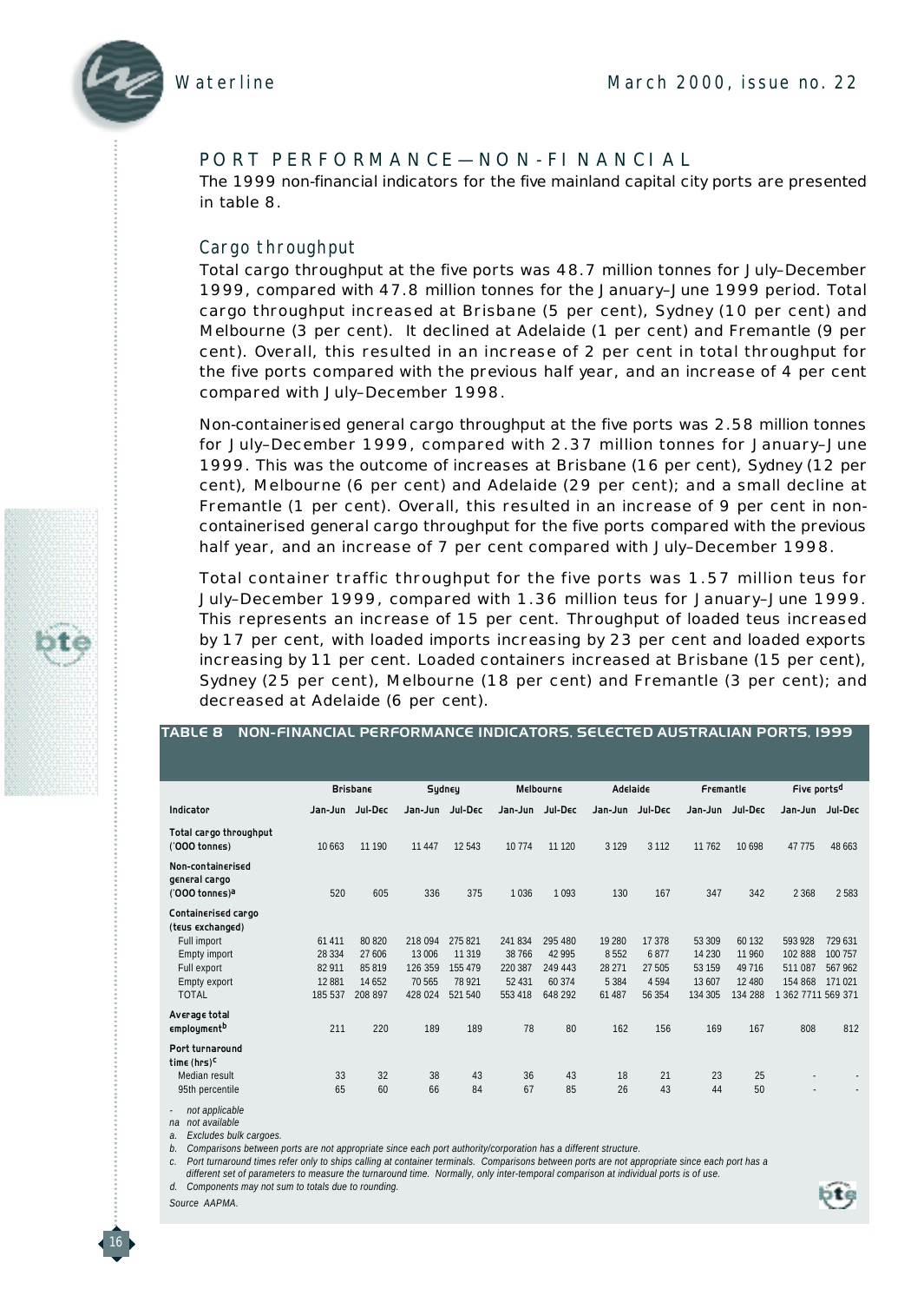March 2000, issue no. 22 Waterline



1 7

Compared with 1998, the annual 1999 five-port total container traffic, measured in teus, increased by 14 per cent.

#### Employment

Table 8 indicates that *average employment* at the five mainland capital city port authorities/corporations rose by 0.5 per cent in the July-December 1999 period compared with the previous half-year. It declined by 15 per cent compared with July-December 1996, the earliest comparable period since BTE monitoring commenced. Prior to this period, major reforms throughout the Australian port authority sector were at various stages at each of the ports .



### PORT PERFORMANCE-FI NANCIAL

Financial performance indicators for the five mainland capital city port authorities/corporations during 1997–98 and 1998–99 are presented in table 9.

#### Earnings and assets, 1998–99

*Earnings before interest and tax* (EBIT) rose at Port of Brisbane Corporation (51 per cent), Sydney Ports Corporation (13 per cent), and Melbourne Port Corporation (14 per cent). It fell at Ports Corp South Australia (33 per cent), and Fremantle Port Authority (12 per cent).

*Operating profit after income tax* rose by 48 per cent at Brisbane, by 27 per cent at Sydney, and by 27 per cent at Melbourne. It fell by 49 per cent at South Australia and by 33 per cent at Fremantle .

*Average total assets* in service rose at Brisbane (5 per cent), Sydney (25 per cent), Melbourne (3 per cent) and Fremantle (4 per cent). At South Australia they fell by 3 per cent .

*Return on assets* (EBIT as a proportion of total assets) rose at Brisbane (45 per cent), and at Melbourne (11 per cent). It fell at Sydney (10 per cent), at South Australia (31 per cent) and at Fremantle (15 per cent).

#### Dividends, 1998–99

A special dividend of \$26 million at Melbourne Port Corporation in 1998–99 , and a capital dividend of \$11.6 million at Ports Corp South Australia in 1997–98 were excluded from the calculations.

*Dividends* paid rose at Brisbane (231 per cent), Sydney (7 per cent), Melbourne ( 1 per cent), and South Australia (17 per cent); but fell at Fremantle (33 per cent).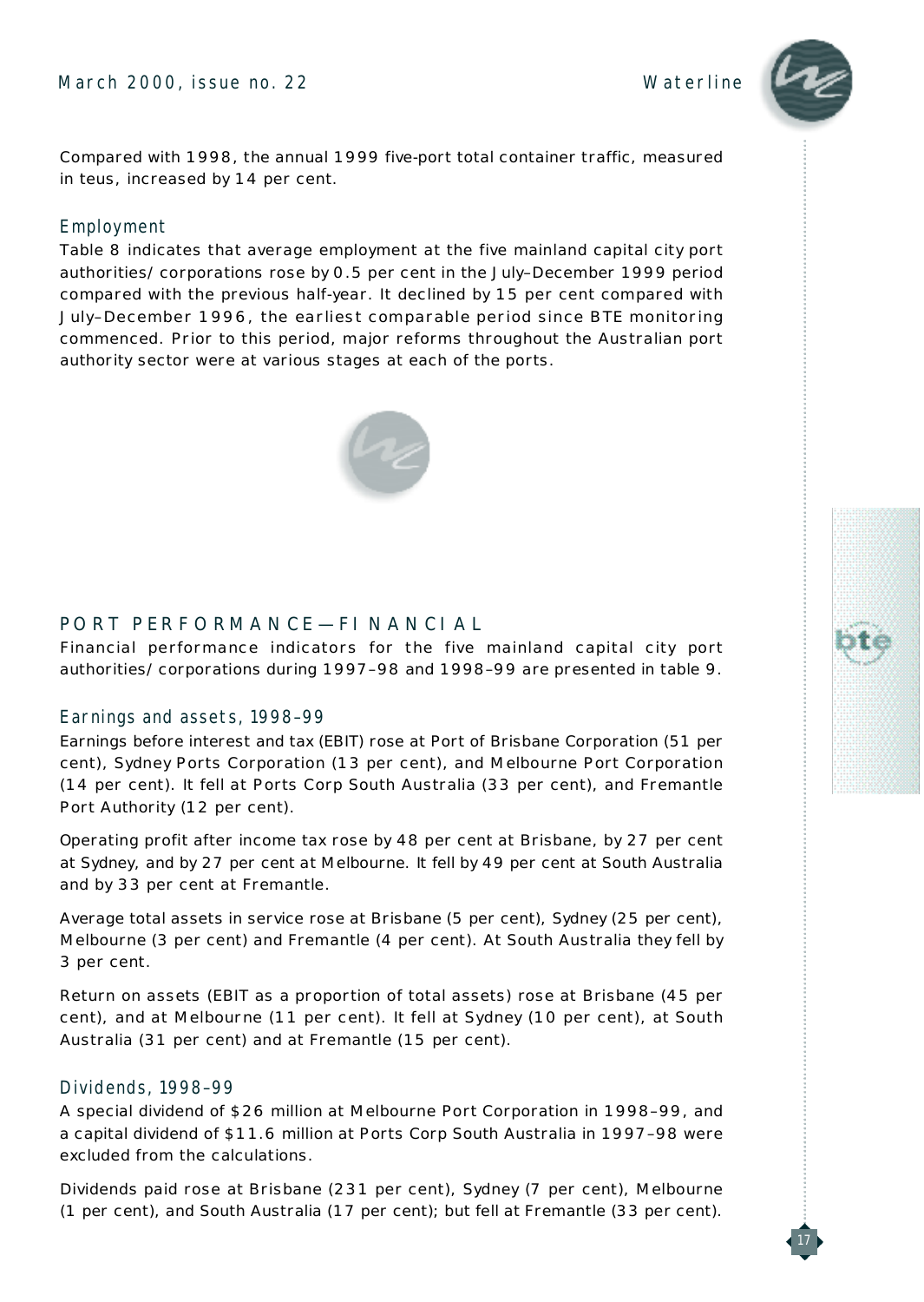#### *TABLE 9 FINANCIAL PERFORMANCE INDICATORS, SELECTED AUSTRALIAN PORT AUTHORITIES/CORPORATIONS,*

|                               | $($ \$/teu)            |          |                 |        |                 |                  |                  |          |                        |       |  |  |  |
|-------------------------------|------------------------|----------|-----------------|--------|-----------------|------------------|------------------|----------|------------------------|-------|--|--|--|
|                               |                        | Brisbane |                 | Sydney |                 | <b>Melbourne</b> |                  | Adelaide | Fremantle              |       |  |  |  |
| Indicator                     | <b>1997-98 1998-99</b> |          | 1997-98 1998-99 |        | 1997-98 1998-99 |                  | 1997-98 1998-99  |          | <b>1997-98 1998-99</b> |       |  |  |  |
| per cent                      |                        |          |                 |        |                 |                  |                  |          |                        |       |  |  |  |
| Return on assets <sup>a</sup> | 6.3                    | 9.2      | 12.5            | 11.3   | 8.1             | 9.0              | 24.5             | 17.0     | 20.0                   | 17.01 |  |  |  |
| Dividend payout ratiob        | 25.9                   | 57.9     | 50.0            | 42.2   | 41.7            | 33.3             | 23.9             | 54.9     | 10.0                   | 10.00 |  |  |  |
| Debt/equity <sup>c</sup>      | 0.1                    | 0.0      | 44.4            | 42.1   | 25.6            | 26.0             | 63.7             | 48.6     | 64.9                   | 38.80 |  |  |  |
|                               |                        |          |                 |        | \$ million      |                  |                  |          |                        |       |  |  |  |
| <b>EBIT<sup>d</sup></b>       | 27.2                   | 41.2     | 54.6            | 61.8   | 41.3            | 47.2             | 25.8             | 17.4     | 22.0                   | 19.4  |  |  |  |
| Ave. total assets in service  | 429.2                  | 448.8    | 435.9           | 545.9  | 507.7           | 523.0            | 105.4            | 102.4    | 109.9                  | 113.8 |  |  |  |
| Dividends paid                | 4.8                    | 15.8     | 12.7            | 13.6   | 8.0             | 8.1 <sup>e</sup> | 4.7 <sup>f</sup> | 5.5      | 1.3                    | 0.8   |  |  |  |
| Operating profit <sup>d</sup> | 18.5                   | 27.3     | 25.5            | 32.3   | 19.2            | 24.2             | 19.6             | 10.0     | 12.6                   | 8.4   |  |  |  |
| <b>Total debt</b>             | 0.3                    | 0.2      | 150.5           | 150.7  | 102.5           | 99.9             | 35.0             | 28.9     | 33.5                   | 25.2  |  |  |  |
| Total equity                  | 409.8                  | 428.2    | 339.4           | 358.0  | 400.3           | 383.8            | 55.0             | 59.5     | 51.6                   | 64.9  |  |  |  |

*a . EBIT (earnings before interest and tax) as a proportion of total assets.*

*b . Dividends paid out as a proportion of operating profit.*

*c . Total debt as a proportion of total equity.*

*d . Includes abnormals.*

*e . A special dividend of \$26 million has been excluded.*

*f . A capital dividend of \$11.6 million has been excluded.*

 $Source$  *AAPMA.* 



The *dividend payout ratio* (dividends paid out as a proportion of operating profit) rose at Brisbane (124 per cent) and South Australia (129 per cent), and remained steady at Fremantle. It fell at Sydney (16 per cent) and Melbourne (20 per cent).

#### Debt and equity, 1998–99

Total debt fell by 30 per cent at Brisbane, by 3 per cent at Melbourne, by 17 per cent at South Australia and by 25 per cent at Fremantle. It remained virtually unchanged at Sydney .

*Total equity* rose by 4 per cent at Brisbane, by 5 per cent at Sydney , by 8 per cent at South Australia, and by 26 per cent at Fremantle. It fell by 4 per cent at Melbourne.

The *debt/equity ratio* fell by 33 per cent at Brisbane, by 5 per cent at Sydney, by 2 4 per cent at South Australia, and by 40 per cent at Fremantle. It rose by 2 per cent at Melbourne.





1 8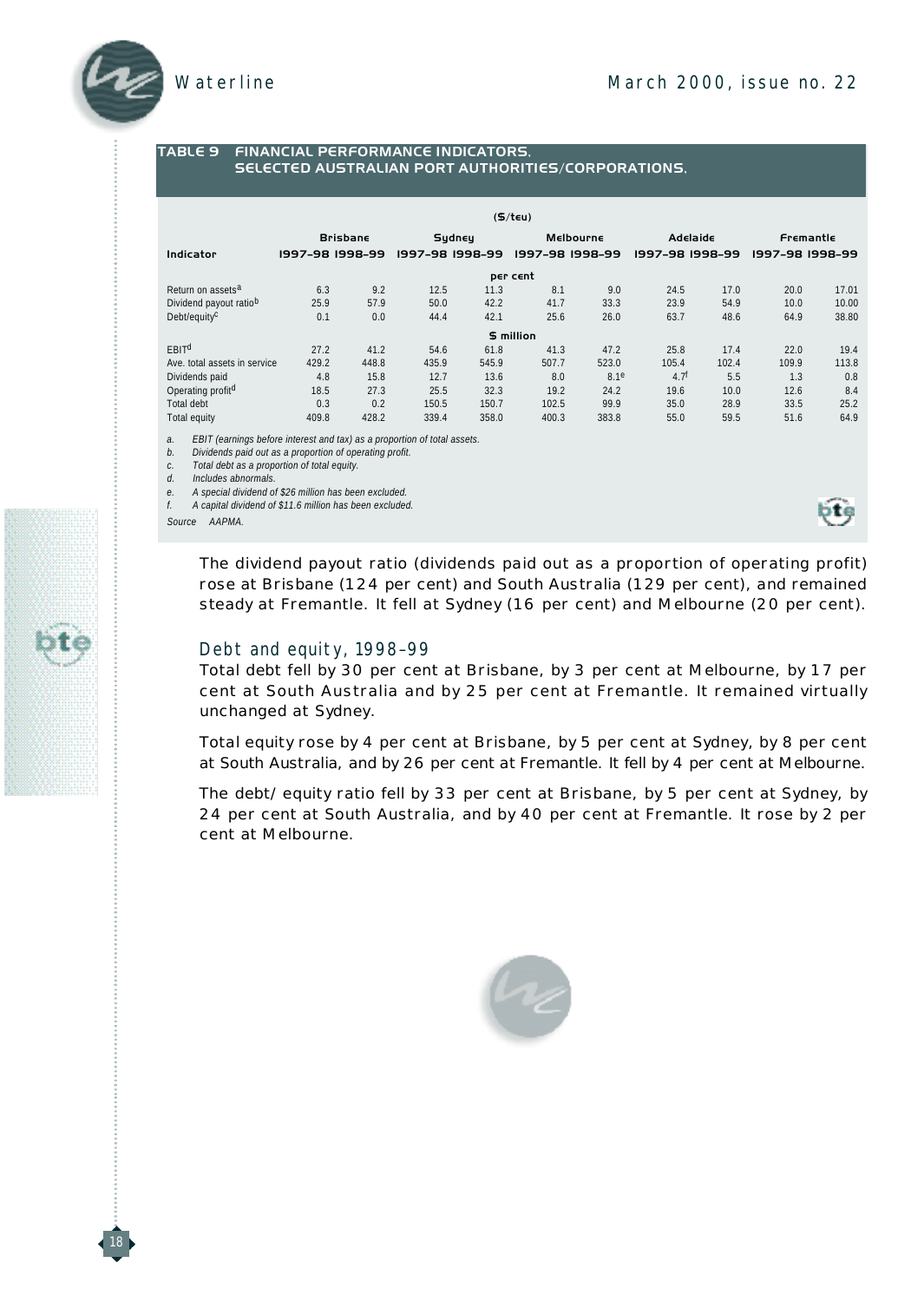#### March 2000, issue no. 22 Waterline



1 9

#### CREW TO BERTH RATIOS

This will be the last crew to berth monitoring report in *Waterline*. The BTE's objective in monitoring crew to berth ratios was to help the shipping industry to better understand the costs involved in crewing ships. There is evidence, including that from recent enterprise agreements, that this objective is being achieved. It is therefore considered that there is no need for monitoring to continue. The BTE thanks the Australian Shipowners Association, Australian Metals and Mines Association, the maritime unions and a number of shipping companies for their assistance and cooperation in crew to berth monitoring .

The BTE has monitored crew to berth ratios for Australian merchant and offshore shipping on a quarterly basis. The crew to berth ratio is defined as the number of seafarer days worked over a period of time, divided by the number of berth days operated. Berth days operated is defined as the sum, over the period, of the number of people required each day by the relevant statutory authority and the ship operator to carry out the work of the ship(s) in a safe and efficient manner.

#### Merchant shipping

Figure 11 presents information on the crew to berth ratio, and its components, for Australian merchant shipping. As the data have not been audited, the December quarter 1999 merchant shipping data in this issue of *Waterline* should be regarded as preliminary. The overall crew to berth ratio for merchant shipping increased to 2.124 in the December quarter 1999, compared with 2.103 in the September quarter, but is lower than the  $2.133$  figure recorded in the September quarter 1993 when monitoring commenced.

Table 10 shows the individual components of the crew to berth ratio for merchant shipping, by crew classification, for the December quarter 1999. Ship time is the largest component of the crew to berth ratio for merchant shipping, and reflects days paid for ship duty (which may include travelling time and days signing on and off). The ship time ratio rose to 1.046 in the December quarter, compared with 1.034 in the September quarter.

Accrued leave gives effect to leave with pay for weekends and public holidays worked, annual leave with pay of five weeks per annum, sick leave, compassionate leave and leave in lieu of a 35-hour week. The accrued leave ratio increased to 0.975 in the December quarter, compared with 0.962 in the September quarter.

Other components of the merchant shipping crew to berth ratio were:

- compensation leave, which rose to 0.038, compared with 0.036 in the September quarter, representing a rise of 5 per cent compared with the previous quarter, and a fall of about 48 per cent compared with the September quarter 1993 figure when merchant shipping monitoring began;
- long service leave, which fell to 0.035, compared with 0.038 in the September quarter;
- study leave, which fell to 0.022, compared with 0.027 in the September quarter; and
- training and other paid leave, which increased to 0.007, compared with 0.005 in the September quarter.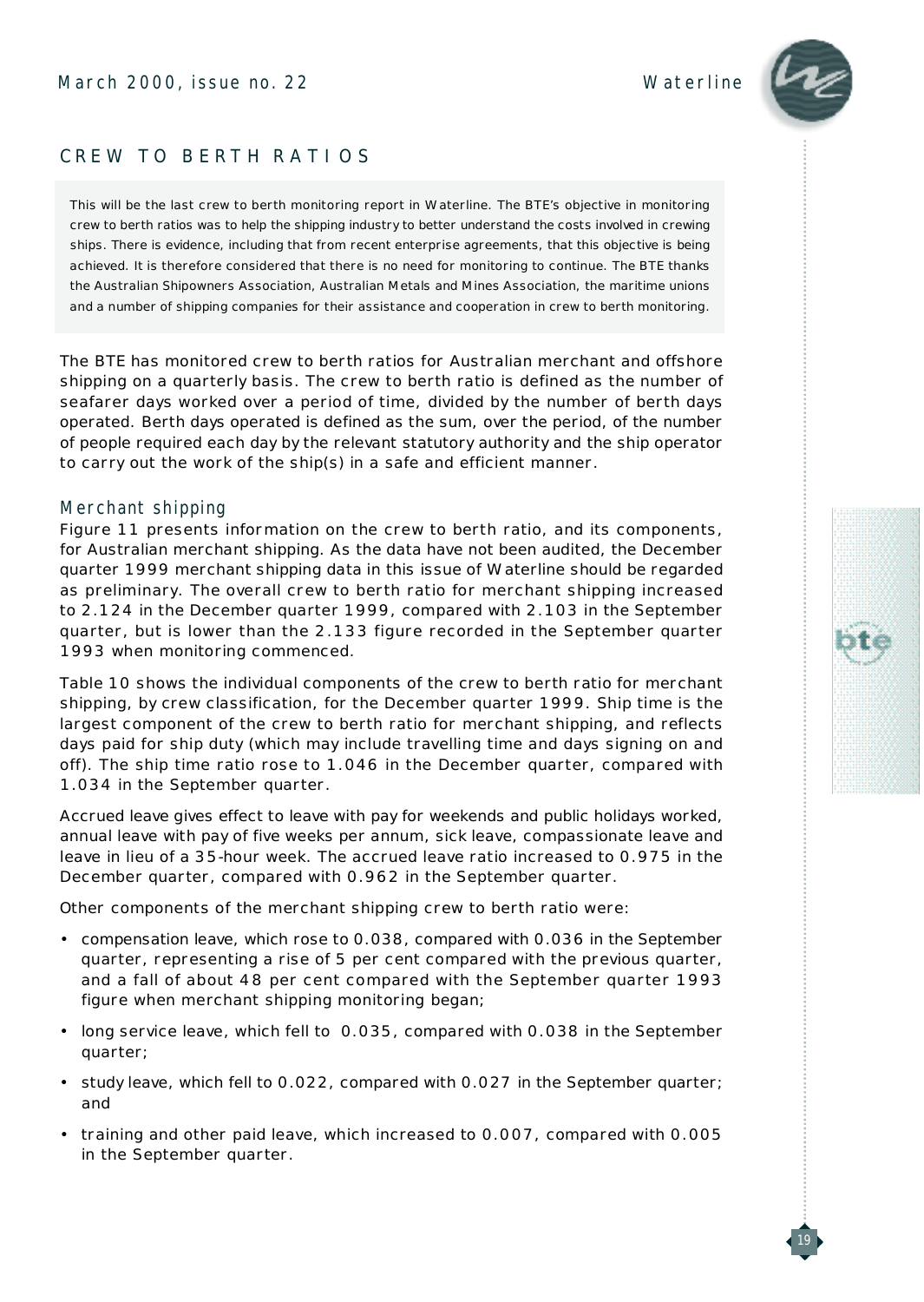bte





#### *TABLE 10 MERCHANT SHIPPING CREW TO BERTH RATIOS BY ACTIVITY AND CREW CLASSIFICATION, DECEMBER QUARTER 1999p*

| Crew type              | <b>Ship</b><br>time | Accrued<br>l∈av∈ | Compen-<br>sation | Long service<br>leave | Study<br>leave | <b>Training</b><br>& other | <b>Total</b> <sup>a</sup> |
|------------------------|---------------------|------------------|-------------------|-----------------------|----------------|----------------------------|---------------------------|
| Deck officers          | 1.060               | 0.986            | 0.022             | 0.036                 | 0.050          | 0.018                      | 2.172                     |
| Engineers              | 1.060               | 0.985            | 0.028             | 0.035                 | 0.038          | 0.009                      | 2.155                     |
| All officers           | 1.060               | 0.985            | 0.025             | 0.035                 | 0.044          | 0.013                      | 2.163                     |
| Integrated ratings     | 1.030               | 0.964            | 0.046             | 0.034                 | 0.000          | 0.001                      | 2.075                     |
| Catering crew          | 1.045               | 0.976            | 0.064             | 0.035                 | 0.009          | 0.005                      | 2.133                     |
| All ratings            | 1.034               | 0.966            | 0.050             | 0.034                 | 0.002          | 0.002                      | 2.088                     |
| All crew               | 1.046               | 0.975            | 0.038             | 0.035                 | 0.022          | 0.007                      | 2.124                     |
| Previous quarter       | 1.034               | 0.962            | 0.036             | 0.038                 | 0.027          | 0.005                      | 2.103                     |
| Initial level <b>b</b> | 1.025               | 0.971            | 0.073             | 0.035                 | 0.024          | 0.006                      | 2.133                     |

*p preliminary* 

**20** 

*a . Components may not sum to totals due to rounding.*

*b . Initial level for September quarter 1993.*

Source Data provided by ship operators.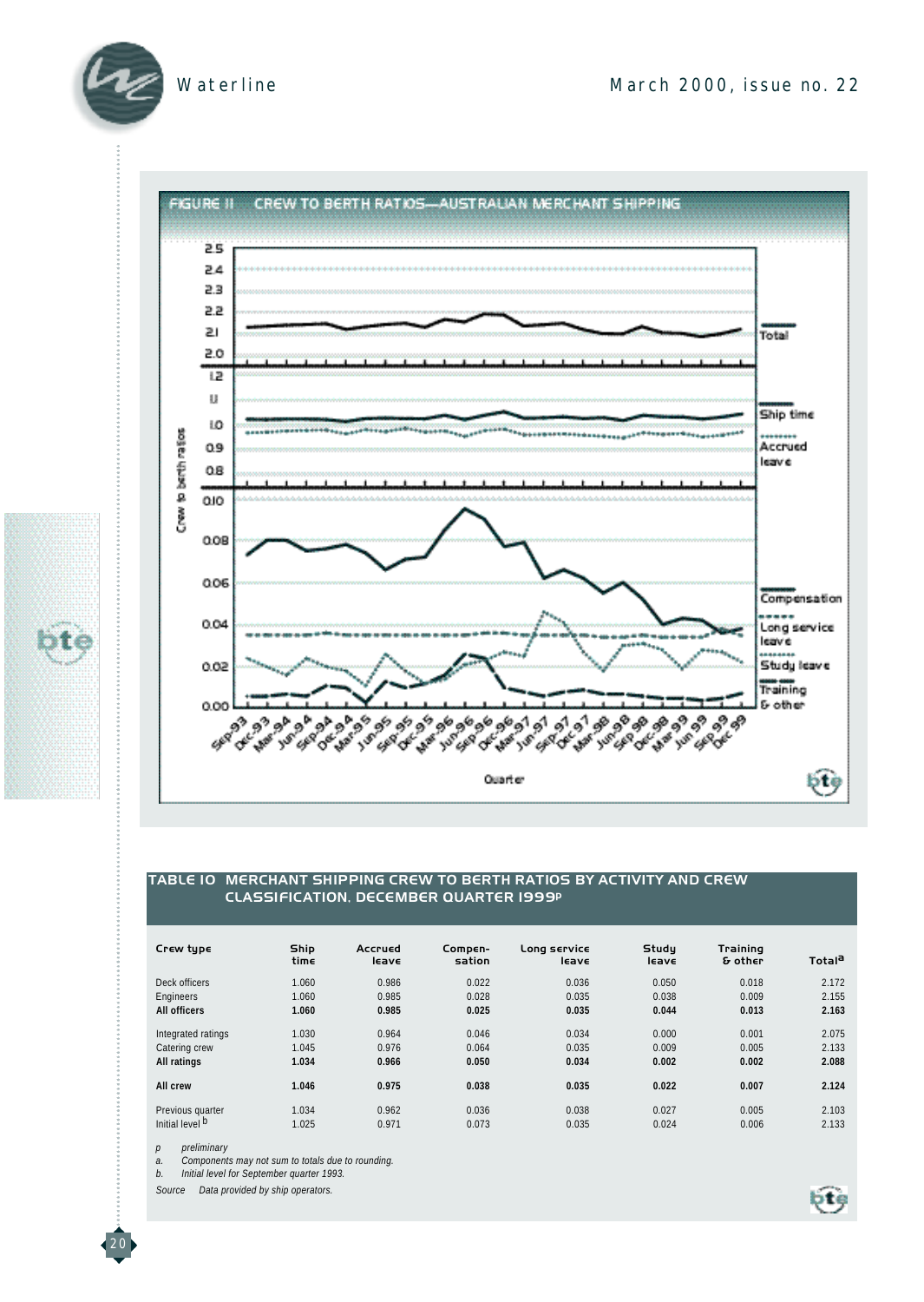2 1

tis



#### *TABLE 11 OFFSHORE SHIPPING CREW TO BERTH RATIOS BY ACTIVITY AND CREW CLASSIFICATION, DECEMBER QUARTER 1999p*

| Crew type              | Ship<br>time | Accrued<br>l∈av∈ | Compen-<br>sation | Long service<br>leave | Study<br>leave | <b>Training</b><br>& other | Total <sup>a</sup> |
|------------------------|--------------|------------------|-------------------|-----------------------|----------------|----------------------------|--------------------|
| Deck officers          | 1.007        | 1.153            | 0.056             | 0.039                 | 0.109          | 0.001                      | 2.364              |
| Engineers              | 1.005        | 1.153            | 0.020             | 0.038                 | 0.082          | 0.001                      | 2.300              |
| All officers           | 1.006        | 1.153            | 0.036             | 0.038                 | 0.093          | 0.001                      | 2.327              |
| Integrated ratings     | 1.002        | 1.147            | 0.188             | 0.039                 | 0.000          | 0.003                      | 2.379              |
| Catering crew          | 1.015        | 1.165            | 0.098             | 0.038                 | 0.000          | 0.003                      | 2.319              |
| All ratings            | 1.009        | 1.156            | 0.142             | 0.038                 | 0.000          | 0.003                      | 2.348              |
| All crew               | 1.007        | 1.155            | 0.085             | 0.038                 | 0.050          | 0.002                      | 2.337              |
| Previous quarter       | 1.005        | 1.154            | 0.083             | 0.038                 | 0.037          | 0.000                      | 2.317              |
| Initial level <b>D</b> | 1.021        | 1.151            | 0.100             | 0.038                 | 0.013          | 0.003                      | 2.327              |

*p preliminary* 

*a . Components may not sum to totals due to rounding.*

*b . Initial level for September quarter 1993.*

Source *Data provided by ship operators.*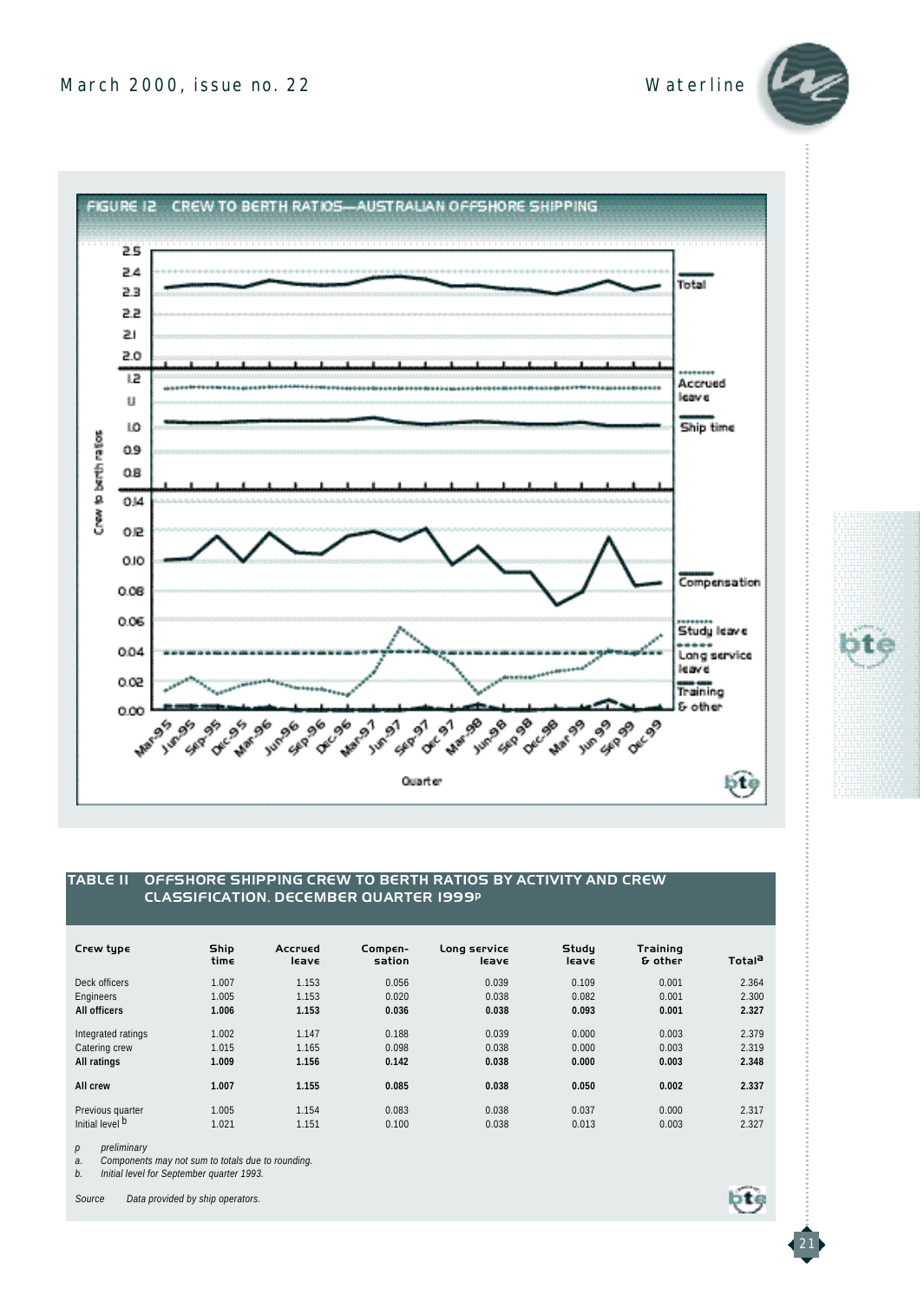

22

#### Offshore shipping

Figure 12 presents information on the crew to berth ratio, and its components, for Australian offshore shipping. As the data have not been audited, the December quarter 1999 offshore shipping data in this issue of *Waterline* should be regarded as preliminary. The overall crew to berth ratio for offshore shipping rose to 2.337 in the December quarter 1999, compared with  $2.317$  in the September quarter, and  $2.327$  in the March quarter 1995 when monitoring commenced.

Table 11 shows the individual components of the crew to berth ratio for offshore shipping, by crew classification, for the December quarter 1999. Accrued leave is the largest component of the crew to berth ratio for offshore shipping, and comprises paid leave to compensate for work on public holidays, intervals of leave associated with the two-crew duty system, annual leave and time spent travelling in off-duty time. The accrued leave ratio for the December quarter was 1.155, similar to 1.154 in the September quarter.

Ship time also represents a significant part of the offshore crew to berth ratio and reflects days paid for ship duty (which may include travelling time and days signing on and off). The ship time ratio increased to 1.007 in the December quarter, compared with 1.005 in the September quarter.

Other components of the offshore crew to berth ratio were:

- compensation leave, which rose to 0.085, compared with 0.083 in the September quarter, representing a rise of about 2 per cent compared with the previous quarter, and a fall of about 15 per cent compared with the March quarter 1995 figure when offshore shipping monitoring began;
- long service leave, which remained steady at 0.038;
- study leave, which rose to 0.050, compared with 0.037 in the September quarter; and
- training and other leave, which rose to 0.002, compared with zero in the September quarter.

#### A B B R E V I A T I ON S

| AAPMA       | Association of Australian<br>Ports and Marine<br>Authorities | Elapsed time<br>which the ship<br>from labour ab |  |  |  |
|-------------|--------------------------------------------------------------|--------------------------------------------------|--|--|--|
| ABS         | Australian Bureau of<br><b>Statistics</b>                    | Elapsed labour<br>containers or t                |  |  |  |
| <b>ACCC</b> | Australian Competition and<br><b>Consumer Commission</b>     | hour.                                            |  |  |  |
| <b>BTE</b>  | Bureau of Transport<br>Economics                             | Net time - the<br>time unable to<br>award shift  |  |  |  |
| <b>EBIT</b> | Earnings before interest<br>and tax                          | weather, awai<br>disputes, close                 |  |  |  |
| GRT         | <b>Gross Registered Tonnage</b>                              | worked at the s                                  |  |  |  |
| MUA         | Maritime Union of Australia                                  | Net ship<br>ra                                   |  |  |  |
| <b>NRT</b>  | Net Registered Tonnage                                       | containers or<br>hour.                           |  |  |  |
| teu         | Twenty-foot equivalent unit                                  |                                                  |  |  |  |
| <b>UCC</b>  | Container ship                                               | Crane rate -- th<br>or teus moved                |  |  |  |
|             |                                                              |                                                  |  |  |  |

#### DEFINITIONS

 $-$ the total time over is worked, measured oard to labour ashore.

rate —the number of eus moved per elapsed

elapsed time minus the o work the ship due to breaks, ship's fault, iting cargo, industrial d holidays, or shifts not ship operator's request.

te —the number of teus moved per net

e number of containers per net crane hour.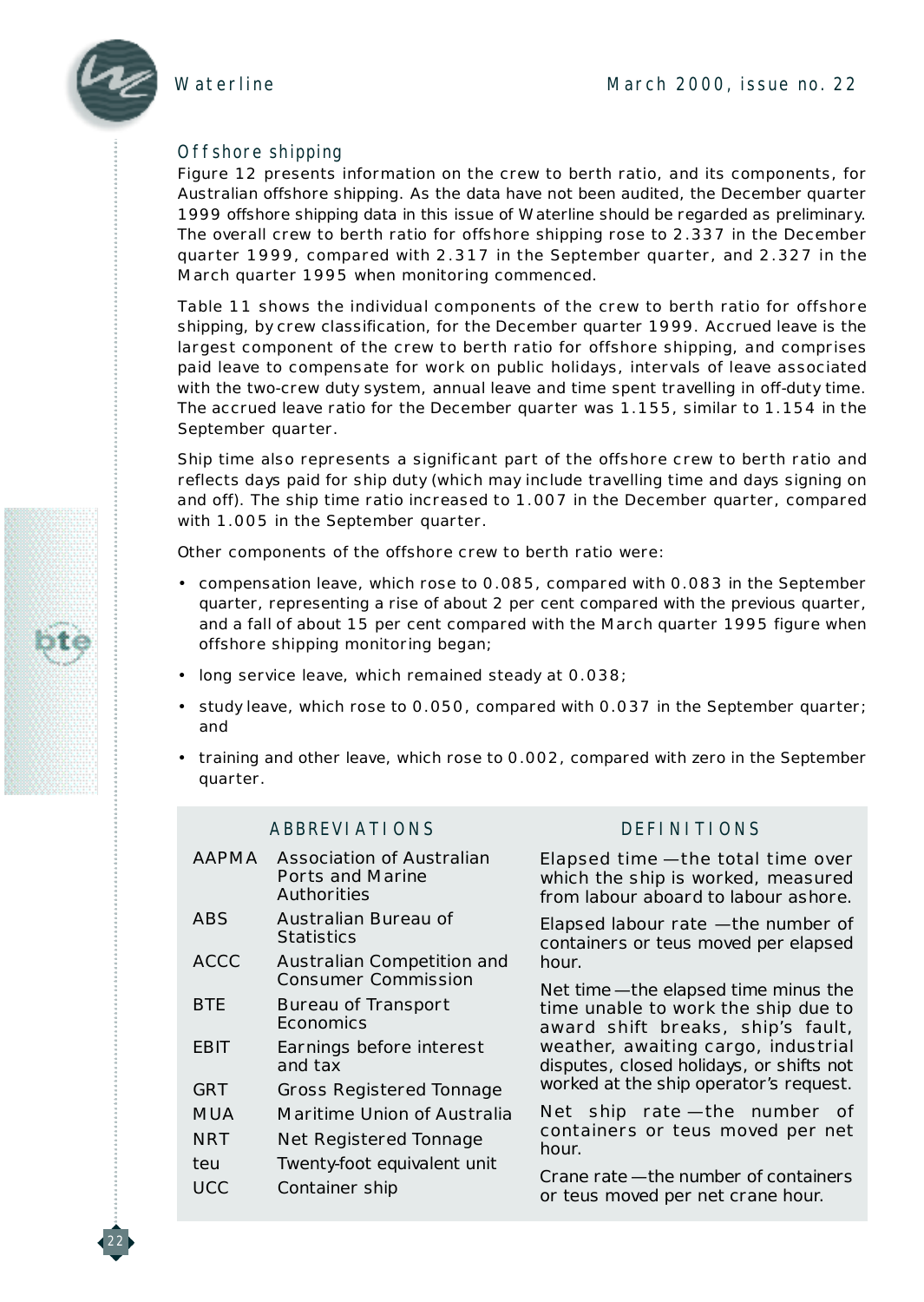# TABLE IZ CONTAINER TERMINAL PERFORMANCE INDICATORS, SELECTED AUSTRALIAN PORTS—<br>PRODUCTIVITY IN TEUS PER HOUR

|               | Mar-96 |        | Jun-96 Sep-96 |        | Dec-96 Mar-97 | Jun-97 | $Sep-97$ |        | Dec-97 Mar-98 |        | Jun-98 Sep-98 |        | Dec-98 Mar-99 | <b>Jun-99</b> | <b>SED-99</b> | <b>Dec-99</b> |
|---------------|--------|--------|---------------|--------|---------------|--------|----------|--------|---------------|--------|---------------|--------|---------------|---------------|---------------|---------------|
| Five ports    |        |        |               |        |               |        |          |        |               |        |               |        |               |               |               |               |
| Ships handled | 748    | 827    | 871           | 907    | 865           | 891    | 907      | 963    | 909           | 845    | 1020          | 942    | 942           | 958           | 979           | 909           |
| Total teus    | 411538 | 440098 | 497140        | 519206 | 441697        | 483372 | 549247   | 585474 | 527881        | 514409 | 633107        | 612019 | 573444        | 602501        | 660593        | 715413        |
| Crane rate    | 20.3   | 21.3   | 22.3          | 21.2   | 22.8          | 22.8   | 23.2     | 23.3   | 23.5          | 23.6   | 24.4          | 24.2   | 25.5          | 25.9          | 25.4          | 24.6          |
| Elapsed rate  | 23.2   | 22.6   | 23.6          | na     | 23.1          | 23.8   | 26.0     | 25.8   | na            | na     | na            | na     | na            | na            | 30.1          | 30.7          |
| Net rate      | 27.1   | 28.5   | 29.1          | 27.2   | 29.0          | 29.5   | 31.0     | 30.8   | 29.6          | 31.3   | 31.3          | 34.7   | 36.2          | 37.3          | 37.7          | 37.7          |
| Brisbane      |        |        |               |        |               |        |          |        |               |        |               |        |               |               |               |               |
| Ships handled | 124    | 133    | 140           | 141    | 156           | 164    | 162      | 177    | 170           | 168    | 192           | 180    | 176           | 193           | 224           | 208           |
| Total teus    | 39037  | 51008  | 66115         | 62904  | 47471         | 65572  | 73184    | 71043  | 58857         | 74023  | 87373         | 84200  | 75444         | 88311         | 98944         | 94919         |
| Crane rate    | 20.0   | 19.9   | 20.6          | 20.6   | 20.0          | 20.5   | 20.2     | 20.5   | 21.6          | 21.6   | 22.5          | 20.9   | 22.6          | 23.4          | 23.3          | 23.6          |
| Elapsed rate  | 21.5   | 20.5   | 20.9          | 21.1   | 20.3          | 20.6   | 21.2     | 20.8   | 19.9          | 21.5   | 23.6          | 24.7   | 26.3          | 26.7          | 24.7          | 25.7          |
| Net rate      | 24.4   | 24.3   | 25.1          | 24.9   | 22.7          | 23.3   | 24.0     | 24.2   | 23.0          | 25.4   | 27.5          | 28.7   | 30.6          | 32.2          | 31.2          | 31.7          |
| Sydney        |        |        |               |        |               |        |          |        |               |        |               |        |               |               |               |               |
| Ships handled | 206    | 216    | 228           | 249    | 251           | 249    | 243      | 266    | 238           | 219    | 267           | 230    | 221           | 243           | 259           | 244           |
| Total teus    | 146038 | 148290 | 156344        | 174982 | 158323        | 167705 | 183978   | 201535 | 176496        | 168234 | 209619        | 203042 | 187287        | 203536        | 226784        | 260927        |
| Crane rate    | 19.5   | 19.9   | 20.3          | 19.6   | 22.3          | 20.5   | 23.5     | 23.5   | 22.5          | 21.8   | 21.6          | 20.4   | 23.2          | 24.0          | 23.7          | 22.1          |
| Elapsed rate  | 23.8   | 22.1   | 23.1          | na     | 22.7          | 23.6   | 28.0     | 28.2   | 25.6          | 26.1   | 25.4          | 24.8   | 29.6          | 29.3          | 30.6          | 30.1          |
| Net rate      | 28.0   | 27.9   | 29.5          | 28.9   | 22.7          | 23.3   | 36.1     | 35.5   | 33.1          | 33.9   | 32.0          | 32.3   | 38.8          | 38.0          | 38.9          | 36.8          |
| Melbourne     |        |        |               |        |               |        |          |        |               |        |               |        |               |               |               |               |
| Ships handled | 228    | 262    | 274           | 282    | 230           | 249    | 268      | 281    | 276           | 234    | 309           | 274    | 271           | 282           | 278           | 266           |
| Total teus    | 162911 | 170884 | 203371        | 202376 | 162156        | 177070 | 208200   | 223465 | 207346        | 185803 | 242456        | 219549 | 206727        | 215379        | 241775        | 257147        |
| Crane rate    | 20.5   | 22.3   | 24.5          | 22.4   | 23.6          | 23.5   | 23.6     | 23.6   | 24.3          | 24.3   | 26.1          | 27.7   | 27.5          | 28.1          | 27.4          | 26.5          |
| Elapsed rate  | 24.4   | 25.0   | 26.5          | 22.1   | 24.3          | 25.1   | 26.0     | 25.2   | 25.3          | 26.8   | 28.4          | 31.7   | 30.2          | 33.1          | 32.4          | 33.4          |
| Net rate      | 28.3   | 31.7   | 32.2          | 27.2   | 28.7          | 29.7   | 29.9     | 28.7   | 28.6          | 30.7   | 31.9          | 39.7   | 36.9          | 39.7          | 39.9          | 40.4          |
| Adelaide      |        |        |               |        |               |        |          |        |               |        |               |        |               |               |               |               |
| Ships handled | 47     | 63     | 70            | 74     | 69            | 65     | 68       | 66     | 60            | 66     | 63            | 74     | 73            | 66            | 62            | 62            |
| Total teus    | 15955  | 18803  | 20519         | 23351  | 21963         | 20933  | 25982    | 25188  | 22260         | 27975  | 25493         | 32556  | 31326         | 29569         | 28271         | 30597         |
| Crane rate    | 21.5   | 21.5   | 22.7          | 24.0   | 24.6          | 26.0   | 26.1     | 26.0   | 27.5          | 27.7   | 27.6          | 28.7   | 30.0          | 27.9          | 27.2          | 27.2          |
| Elapsed rate  | 26.6   | 26.1   | 26.2          | 27.7   | 30.2          | 35.1   | 35.2     | 35.4   | 36.3          | 36.5   | 34.5          | 36.2   | 36.8          | 36.3          | 34.7          | 35.9          |
| Net rate      | 27.2   | 26.7   | 26.8          | 28.3   | 30.9          | 36.0   | 36.2     | 36.5   | 37.6          | 37.8   | 36.0          | 37.6   | 39.7          | 37.6          | 37.2          | 38.8          |
| Fremantle     |        |        |               |        |               |        |          |        |               |        |               |        |               |               |               |               |
| Ships handled | 143    | 153    | 159           | 161    | 159           | 164    | 166      | 173    | 165           | 158    | 189           | 184    | 201           | 174           | 156           | 129           |
| Total teus    | 47597  | 51113  | 50791         | 55593  | 51784         | 52092  | 57903    | 64243  | 62922         | 58374  | 68166         | 72672  | 72660         | 65706         | 64819         | 71823         |
| Crane rate    | 21.2   | 23.4   | 20.8          | 21.5   | 23.3          | 22.9   | 23.1     | 23.6   | 24.5          | 26.7   | 27.9          | 25.7   | 26.6          | 27.3          | 26.1          | 27.2          |
| Elapsed rate  | 18.3   | 17.6   | 16.0          | 18.6   | 19.7          | 19.5   | 21.0     | 22.2   | na            | na     | na            | na     | na            | na            | 25.8          | 25.8          |
| Net rate      | 22.2   | 23.5   | 22.6          | 24.2   | 25.0          | 24.0   | 25.5     | 28.8   | 26.4          | 29.8   | 30.2          | 31.7   | 32.0          | 33.4          | 35.3          | 38.8          |

na not available

Notes 1. The June quarter 1998 figures do not include data for Patrick covering the 8 April to 7 May 1998 period of the major industrial dispute with the MUA.<br>2. Elapsed rates and net rates from March quarter 1997 onwards

3. For data back to the December quarter 1989, refer to Waterline 15.



Sources Patrick, P&O Ports and Sea-Land.